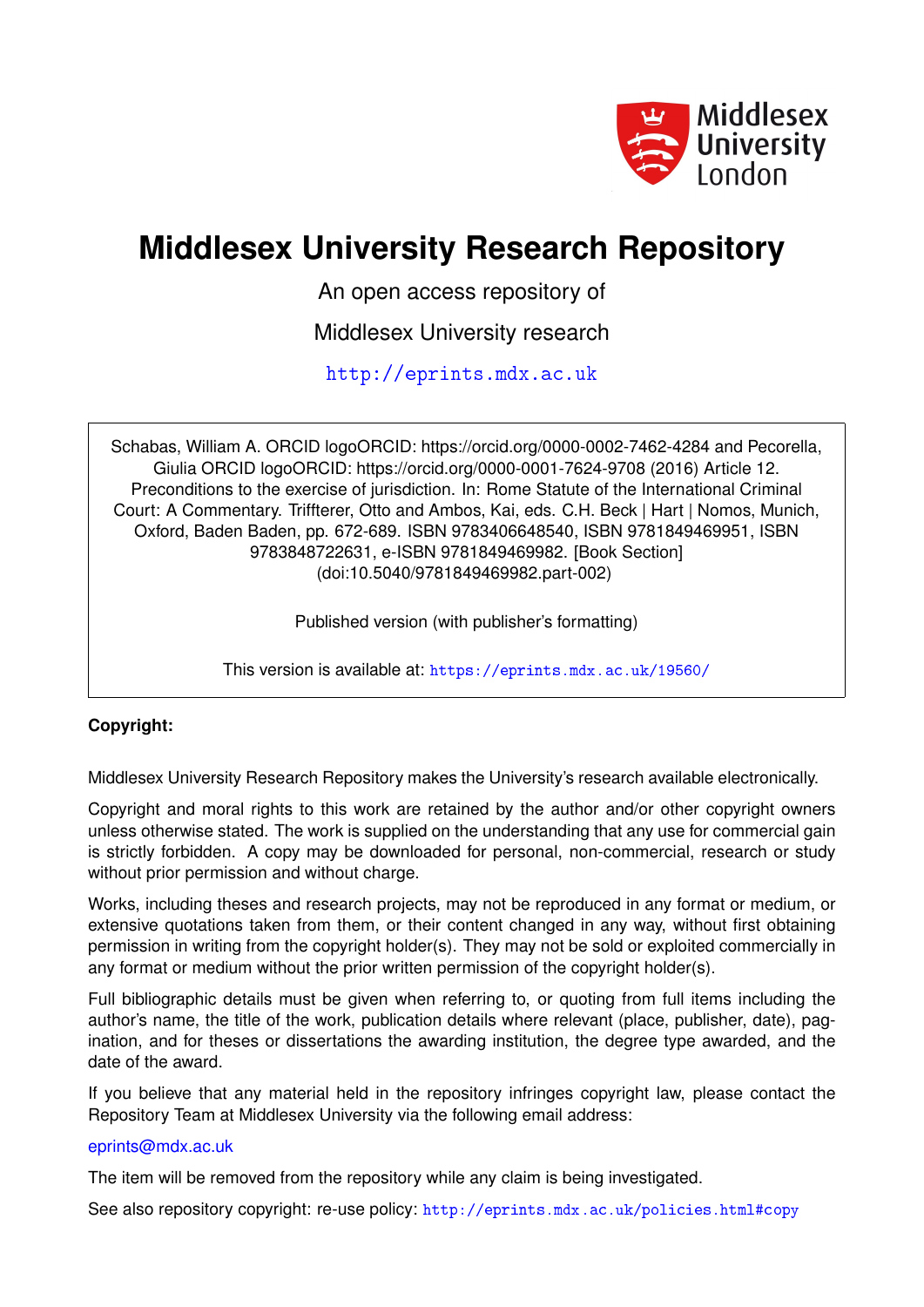## Article 12 Preconditions to the exercise of jurisdiction

1. A State which becomes a Party to this Statute thereby accepts thejurisdiction of the Court with respect to the crimes referred to in article 5.

2. In the case of article 13, paragraph (a) or (c), the Court may exerciseits jurisdiction if one or more of the following States are Parties to thisStatute or have accepted the jurisdiction of the Court in accordance withparagraph 3:

(a) The State on the territory of which the conduct in questionoccurred or, if the crime was committed on board a vessel oraircraft, the State of registration of that vessel or aircraft:

(b) The State of which the person accused of the crime is a national. 3. If the acceptance of a State which is not a Party to this Statute isrequired under paragraph 2, that State may, by declaration lodged with theRegistrar, accept the exercise of jurisdiction by the Court with respect to thecrime in question. The accepting State shall cooperate with the Courtwithout any delay or exception in accordance with Part 9.

Literature: Ambos, K., 'International Core Crimes, Universal Jurisdiction And § 153 et seq. of The German Criminal Procedure Code: A Commentary On The Decisions Of The Federal Prosecutor General And The Stuttgart Higher Regional Court In The Abu Ghraib/Rumsfeld Case', (2007) 18 CLF 43; id., 'Prosecuting Guantánamo in Europe: Can and Shall the Masterminds of the "Torture Memos" be Held Criminally Responsible on the Basis of Universal Jurisdiction?' (2009) 42 CaseWResJIL 405; Buchan, R., 'The Mavi Marmara Incident And the International Criminal Court', (2014) 25 CLF 465; Lauterpacht, H., 'Law of nations and the punishment of war crimes', (1944) 21 BYbIL 58; Joyner, C.C., 'Arresting Impunity: The Case for Universal Jurisdiction in Bringing War Criminals to Accountability', (1996) 59 LAPE 153; Kaul, H.P., 'Preconditions to the Exercise of Jurisdiction', in: Cassese A. et al., The Rome Statute of The International Criminal Court: A Commentary (Oxford University Press 2002) 583; Kirsch, P. and Holmes, J.T., The Rome Conference on an International Criminal Court: The Negotiating Process, (1999) 93 AJIL 1; Kress, C. and von Holtzendorff, L., 'The Kampala Compromise on the Crime of Aggression' (2010) 8 JICJ 1179; Politi, M., 'The Establishment of an International Criminal Court at a Crossroads: Issues and Prospects After the First Session of the Preparatory Committee', (1997) 13 Nouvelles Etudes Pénales 115; id., 'The ICC and the Crime of Aggression: A Dream that Came Through and the Reality Ahead', (2012) 10 JICJ 267; Scheffer, D. J., 'The United States and the International Criminal Court', (1999) 93 AJIL 17; id., 'Fourteenth Waldemar A. Solf Lecture in International Law: A Negotiator's Perspective on the International Criminal Court', (2001) 167 MilLRev 1; id., 'How to turn the tide using the Rome Statute's temporal jurisdiction', (2004) 2 JICJ 26; Stahn, C., 'The "End", the "Beginning off the End" or the "End of the Beginning"? Introducing Debates and Voices on the Crime of "Aggression"', (2010) 23 LeidenJIL 875;-Zimmermann, A., 'Palestine and the International Criminal Court: Quo Vadis? Reach and Limits of Declarations under Article 12(3)', (2013) 11 JICJ 303.

#### Content

| 3  |
|----|
| 4  |
| 5  |
| 6  |
| 8  |
| 9  |
| 10 |
| 11 |
| 12 |
| 13 |
| 13 |
| 14 |
| 14 |
| 15 |
| 15 |
| 18 |
| 19 |
|    |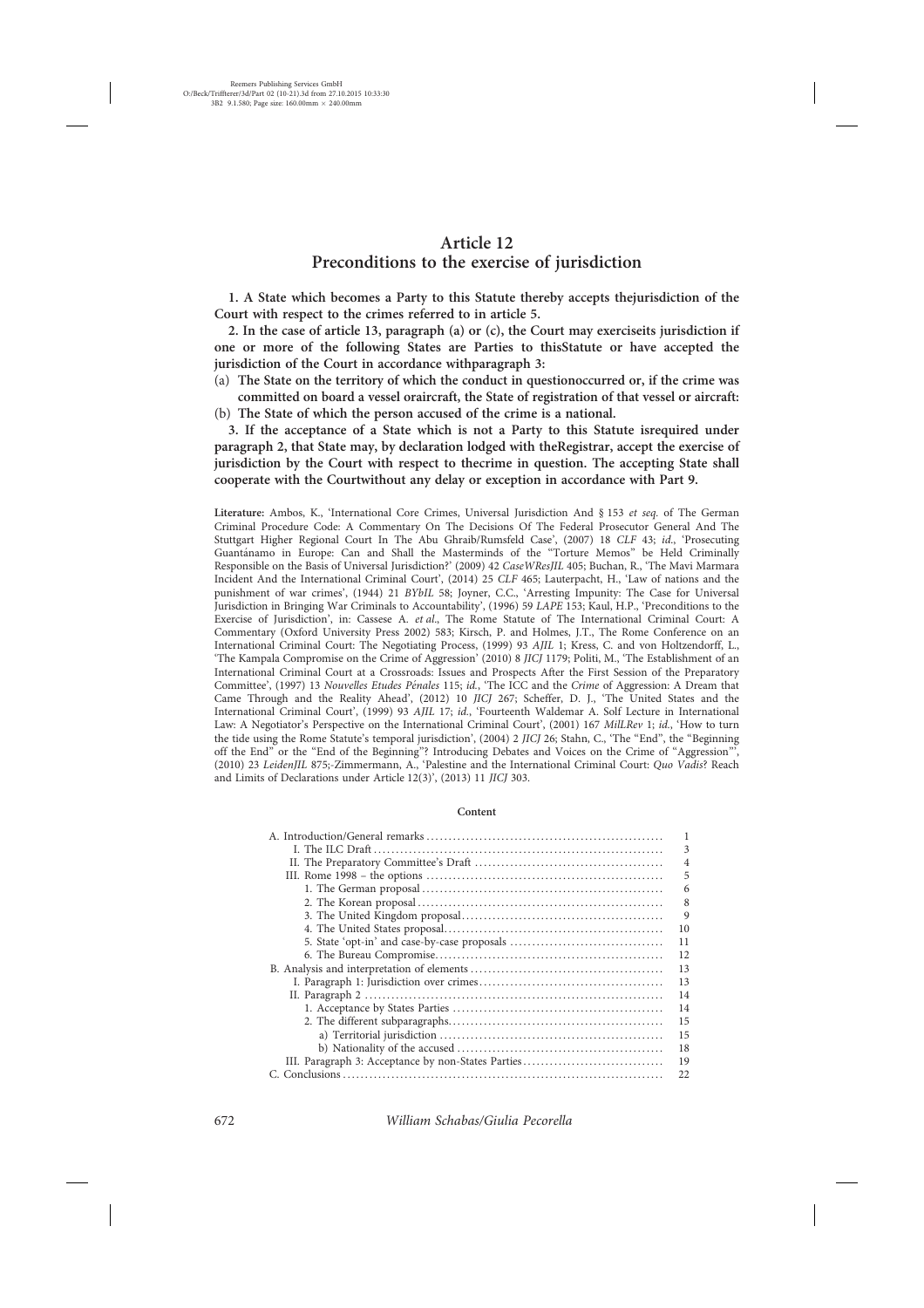Preconditions to the exercise of jurisdiction 1–3 Article 12

### A. Introduction/General remarks

Article 12 on preconditions for the actual exercise of jurisdiction is fundamental to an 1 effective ICC. The views of States were wide ranging and until the proverbial eleventh hour on 17 July 1998, in Rome, where under the Rules of Procedure of the Conference the text had to be adopted by midnight, article 12 was still a make or break provision. Even after the Conference it retains its notoriety as one of the most controversial, if not the most controversial issues.1 Article 12 is intimately related to article 5 on crimes within the jurisdiction of the ICC<sup>2</sup>, article 13 on exercise of jurisdiction<sup>3</sup> article 17 on complementarity<sup>4</sup> and article 124 (the transitional provision)5. In effect these provisions dealing with the intertwined aspects of jurisdiction 'were the most complex and most sensitive, and for that reason remained subject to many options as long as possible' 6. They were, beyond doubt, indicative of the necessity to adopt a package deal. The approach taken is firstly that the offence ratione materiae is found in the list of core crimes contained in article 5 and defined in articles 6, 7 and 8. Secondly, the preconditions for the ICC exercising jurisdiction in the specific case must be met. Thirdly, the case must be initiated in accordance with the provisions of article 13.

From the ILC Draft Statute<sup>7</sup>, to the Draft Statute prepared by the Preparatory Committee<sup>8</sup> and finally to the negotiations at the Rome Conference<sup>9</sup>, a fundamental issue in all stages of the debate was whether in cases other than where the situation was referred to the Prosecutor by the UN Security Council, acting under Chapter VII of the UN Charter<sup>10</sup>, the ICC would have vested in it inherent jurisdiction to prosecute the crimes listed in article 5 on account of ratification or acceptance of the Statute. Alternatively, would State consent be a precondition and if so for which crimes, on what basis and by which State or States.

### I. The ILC Draft

The 1994 Draft Statute<sup>11</sup> was complicated and geared towards producing a Court that  $\overline{3}$ would operate on a restrictive consent basis and with strict Security Council control under article 23. The crimes listed were broader than article 5 of the Rome Statute. Article 21 para. 1 (a) provided for inherent jurisdiction in a case of genocide, with no additional requirement of acceptance<sup>12</sup>. However, article 21 para. 1 (b) stipulated that the Court could exercise its jurisdiction for the other crimes referred to in article 20, namely aggression, war crimes, crimes against humanity and certain treaty crimes<sup>13</sup>, where the complaint was brought in accordance with article 25 para. 2 and the jurisdiction of the Court over the particular crime was accepted, under article 22, by the custodial State and by the State on the

<sup>12</sup> The complaint was to be brought under article 25 para. 1, 1994 ILC Draft Statute, by a State Party which was also a contracting party to the Convention on the Prevention and Punishment of the Crime of Genocide, 78 UNTS 277(1951), as envisaged by article VI.

<sup>13</sup> Article 20 (e) and Annex. Examples included the anti-terror violence conventions such as the 1970 Hague Convention for the Suppression of Unlawful Seizure of Aircraft, 860 UNTS 105 and the 1988 UN Convention Against Illicit Traffic in Narcotic Drugs and Psychotropic Substances, UN Doc.E/CONF.82/15(19 Dec. 1988), reprinted in (1989) 28 ILM 497.

<sup>1</sup> Scheffer (1999) 93 AJIL 17, 21.

<sup>2</sup> See A. Zimmermann, article 5, mn 10 second edition.

<sup>3</sup> See S. A. Williams/W. A. Schabas, article 13, mn 1 second edition.

<sup>&</sup>lt;sup>4</sup> See S. A. Williams/W. A. Schabas, article 17, mn 2 second edition.

<sup>5</sup> See A. Zimmermann, article 124, mn 4–7 second edition.

<sup>6</sup> Kirsch and Holmes (1999) 93 AJIL 1, 2.

<sup>7</sup> 1994 ILC Draft Statute, 29.

<sup>8</sup> UN Doc.A/CONF.183/2/Add.1 (3 Apr. 1998).

<sup>9</sup> See Bureau Discussion Paper, UN Doc.A/CONF.183/C.1/L.53 (6 July 1998) 11–12 [then article 7] and Bureau Proposal, UN Doc.A/CONF.183/C.1/L.59 (10 July 1998) 10–12 [then articles 7bis and 7ter.].

See article 13 (b).

<sup>&</sup>lt;sup>11</sup> 1994 ILC Draft Statute.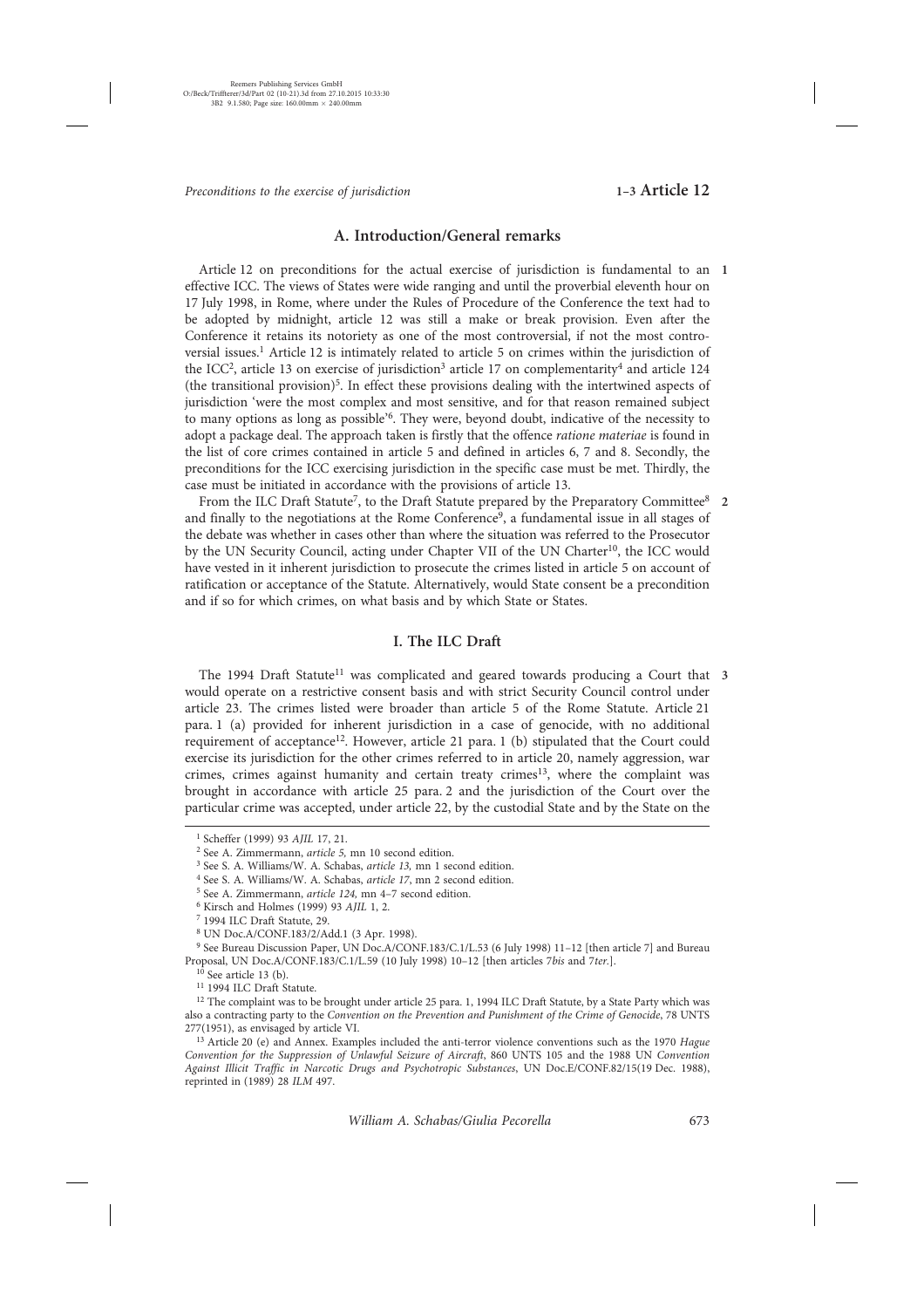### Article 12 4 **Part 2. Jurisdiction, Admissibility and Applicable Law**

territory of which the act or omission in question occurred, a type of 'ceded jurisdiction' 14. As well, in a case where the custodial State had received a request<sup>15</sup> under an international agreement from another State to surrender a person for prosecution, unless the request was rejected, the acceptance by the requesting State was required. Under article 22 the ILC Draft detailed the modalities of acceptance by States Parties. It can be classified as an 'opting in' system with States specifying the crimes for which jurisdiction was accepted<sup>16</sup>. The Court did not have inherent jurisdiction, therefore, based on a State ratifying or acceding but needed a special declaration whether at the time of becoming a Party or at a later time. The ILC was of the view that this approach best reflected its general approach to the Court's jurisdiction<sup>17</sup>, that it is based on State consent with the 'Court intervening upon the will of the States concerned, rather than whenever required for protecting the interests of the international community<sup>18</sup>. Article 23 para. 1 provided for referral by the UN Security Council acting under Chapter VII of the UN Charter for crimes referred to in article 20. With respect to aggression article 23 para. 2 detailed the prerequisite that the Security Council first determine that a State had committed aggression before a complaint of or directly related to an act of aggression could be brought. The consent regime in the ILC Draft was criticized as being 'complicated and cumbersome at best'<sup>19</sup>, and likely 'to cripple the proposed Court at worst'<sup>20</sup>.

#### II. The Preparatory Committee's Draft

4 In both the Ad Hoc Committee<sup>21</sup> set up by the General Assembly to review the ILC 1994 Draft Statute and in the Preparatory Committee established in  $1996^{22}$ , the same fundamental questions were raised. In the Preparatory Committee there was widespread, albeit not uniform, agreement that there should be inherent jurisdiction over genocide<sup>23</sup>. However, as in the Ad Hoc Committee, there were different views on whether war crimes and crimes against humanity should be so treated $24$ .

States supporting inherent jurisdiction for all core crimes underscored the need for it because of the gravity of the crimes. Those opposing stressed State sovereignty, the consensual nature of the Court and the necessity of such to obtain maximum State support. In fact, some States argued that the preconditions of State consent set out in article 21 para. 1 (b) of the ILC Draft should have been more expansive including also the mandatory consent of the States of nationality of the accused and the victim. In the Zutphen Draft Report<sup>25</sup> which was produced to facilitate the last Preparatory Committee session the options on jurisdictional preconditions were contained in articles 6 [21] and 7 [21bis] as produced by the Working Groups of the Preparatory Committee26. The articles had square brackets indicating again various alternatives and diverse positions of States.

<sup>&</sup>lt;sup>14</sup> It must, however, be recalled that the ILC Draft reduced the conditions for the exercise of jurisdiction set out in its earlier 1993 Draft. See Report of the ILC on the Work of its Forty-Fifth Session, 3 May-23 July1993, UN GAOR, 48th Sess., Supp. No. 10, UN Doc. A/48/10. See Crawford (1994) 88 AJIL 140; Warbrick (1995) 44 I&CompLQ 466, and Blakesley (1997) 13 NEP 177, 204.

<sup>15</sup> Article 21 para. 2.

<sup>&</sup>lt;sup>16</sup> See 1994 ILC Draft Statute, commentary to article 22, 82. Note that in its 1993 Draft, the ILC Working Group had proposed two alternatives to this article, which were based on 'opting out'. 1994 ILC Draft Statute, 83. Under the 'opting out' approach, the Court's jurisdiction would have been accepted by all States Parties except for those crimes expressly designated.

<sup>17</sup> Ibid., 83.

<sup>&</sup>lt;sup>18</sup> Politi (1997)13 NEP 149. See the Ad Hoc Committee Report.

<sup>19</sup> Sadat and Wexler (1997) 13 NEP 163, 173.

<sup>20</sup> Ibid.

<sup>21</sup> UN Doc.A/RES/49/53 (9 Dec. 1994).

<sup>22</sup> UN Doc.A/RES/50/46.

<sup>23</sup> 1996 Preparatory Committee I, 29.

<sup>24</sup> Politi, (1997) 13 NEP 149–150.

<sup>25</sup> Zutphen Draft.

<sup>26</sup> Preparatory Committee Decisions Aug. 1997, 3.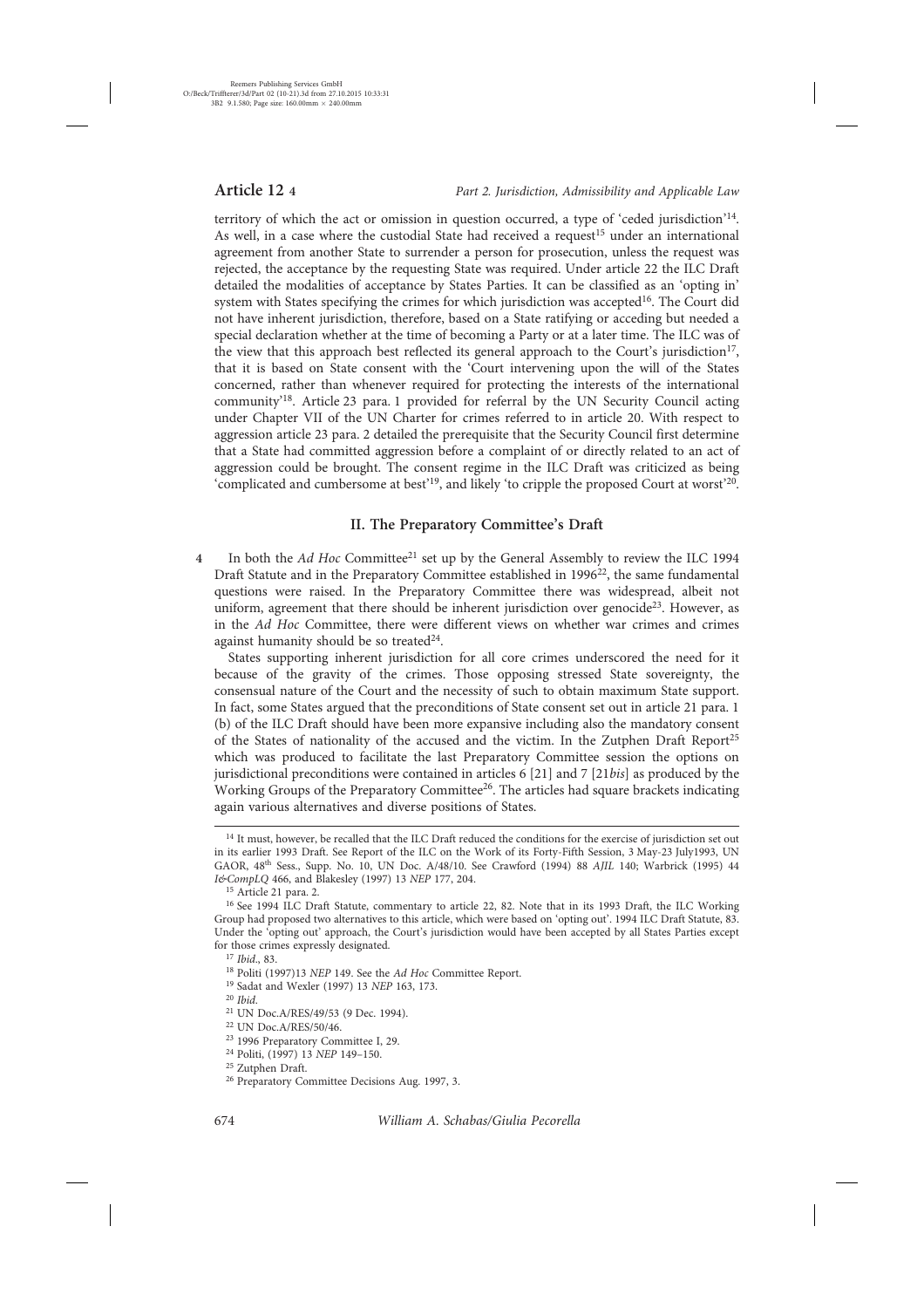Preconditions to the exercise of jurisdiction 5-7 Article 12

#### III. Rome 1998 – the options

The several options contained in the Draft Statute<sup>27</sup> of the Preparatory Committee as well 5 as other proposals were put before delegations in the Committee of the Whole. These ranged from the proposals on universal jurisdiction by Germany and automatic jurisdiction using broad bases of jurisdiction by South Korea at one end of the spectrum to the restrictive mandatory consent of all interested States proposed by some delegations. The Bureau discussion paper tried to narrow the options and its subsequent proposal likewise did so, while still retaining alternatives<sup>28</sup>. The final package struck a compromise. Nevertheless, the then entrenched positions of some delegations proved to be irreconcilable. The result was that the consensus approach to adoption was thwarted and an unrecorded vote was called for late in plenary on 17 July 1998, the Statute being adopted by 120 votes in favour to 7 against with 21 abstentions. Article 12 as adopted is not as restrictive as it could have been.

#### 1. The German proposal

The German proposal contained in article 9 para. 1, further option of the Draft Statute was 6 based on the rationale that States individually have a legitimate basis at international law to prosecute the crimes listed in article 5 based on universal jurisdiction. It was submitted that the ICC should have the same capacity that contracting States have.

It has been well established in customary and conventional international law that certain 7 crimes are against the universal interest, offend against universal public policy and are universally condemned. Thus, the perpetrators are considered hostis humanis generis, enemies of humankind and any State that obtains custody over them has a legitimate ground to prosecute in the interest of all States based on universal jurisdiction over the offence. The State needs no direct connection with the crime<sup>29</sup>. It merges jurisdiction over the person with jurisdiction over the offence<sup>30</sup>. In this way such serious and heinous crimes will not escape justice by falling into a jurisdictional vacuum. There is no requirement that any other States involved through territorial locus of the crime, nationality of the accused or victims must consent. The origins of universal jurisdiction can arguably be traced to international piracy on the high seas<sup>31</sup>, the slave trade<sup>32</sup> and more latterly to war crimes<sup>33</sup>, crimes against

<sup>32</sup> See Green (1984) International Law 179. The assimilation of slave-trader to pirate probably stems from the fact that slave trading was declared by the British Parliament to be piracy (1824), 5 Geo. IV, c. 113, ss. 9–10. See R. v. Zulueta, 1 Cat. & K. 215, 1 Cox C.C. 20 and LeLouis (1817), 2 Dods. 210. There is no indication that the 1926 Slavery Convention, 60 LNTS 253, as amended by the Protocol of 1953, 182 UNTS 51, or the Supplementary Convention of 1956, Canada Treaty Series No. 7 subjected alleged perpetrators to universal jurisdiction. But for rights of visit on the high seas of suspected slave-trading steps see article 110 para. 1 (b) of the United Nations Convention on the Law of the Sea 1982. Note Bassiouni and Nanda (1972) 12 Santa ClaraLRev 424.

<sup>33</sup> The International Military Tribunal at Nuremberg was established under the London Charter of 8 Aug. 194582 UNTS 279. The IMT held that the allied powers in signing the Charter had 'done together what any one of them might have done singly; for it is not to be doubted that any nation has the right thus to set up special courts to administer law': (1948) Trials Of The Major War Criminals 22 461. See article 6 (b) of the Charter. See also e. g., under Control Council Order No. 10, Trial of Otto Sandrock and Three Others ('The Almelo Trial') 1 LRTWC 35, 42 (1945); the 'Hostages Case' 8 LRTWC, Case No. 47, 43 (1947) and the Remmele trial, 15 LRTWC 44 (1947). Note also the application of the principle for grave breaches of the four 1949 Geneva Conventions:

<sup>27</sup> UN Doc.A/CONF.183/2/Add.1, articles 6 (b), 7, 9 (further option) and further option for article 7.

<sup>28</sup> Kirsch and Holmes (1999) 93 AJIL 1, 9.

<sup>29</sup> Ambos (2007) 18 CLF 43, 54–46;Ambos (2009) 42 CaseWResJIL 405, 421 and 443–444; Joyner (1996) 59 LAPE 167; Randall (1988) 66 TexasLRev 785 and American Law Institute, Restatement (Third) (1987) The Foreign Relations Law of the United States § 404.

<sup>30</sup> Lauterpacht (1944) 21 BYbIL 58, 61.

<sup>&</sup>lt;sup>31</sup> As to the right of every State to seize a pirate ship or aircraft on the high seas or otherwise outside the jurisdiction of any State and arrest the persons on board see article 19 United Nations Convention on the Law of the Sea, 1982, UN GAOR, Vol. XVII, 139; (1982) 21 ILM 1245, The SS Lotus Case (France v. Turkey) (1927), PCIJ Series A, No 10, 70 per Justice Moore and In re Piracy Jure Gentium, (1924) A.C. 586 (Sp. Ref. J.C.P.C.).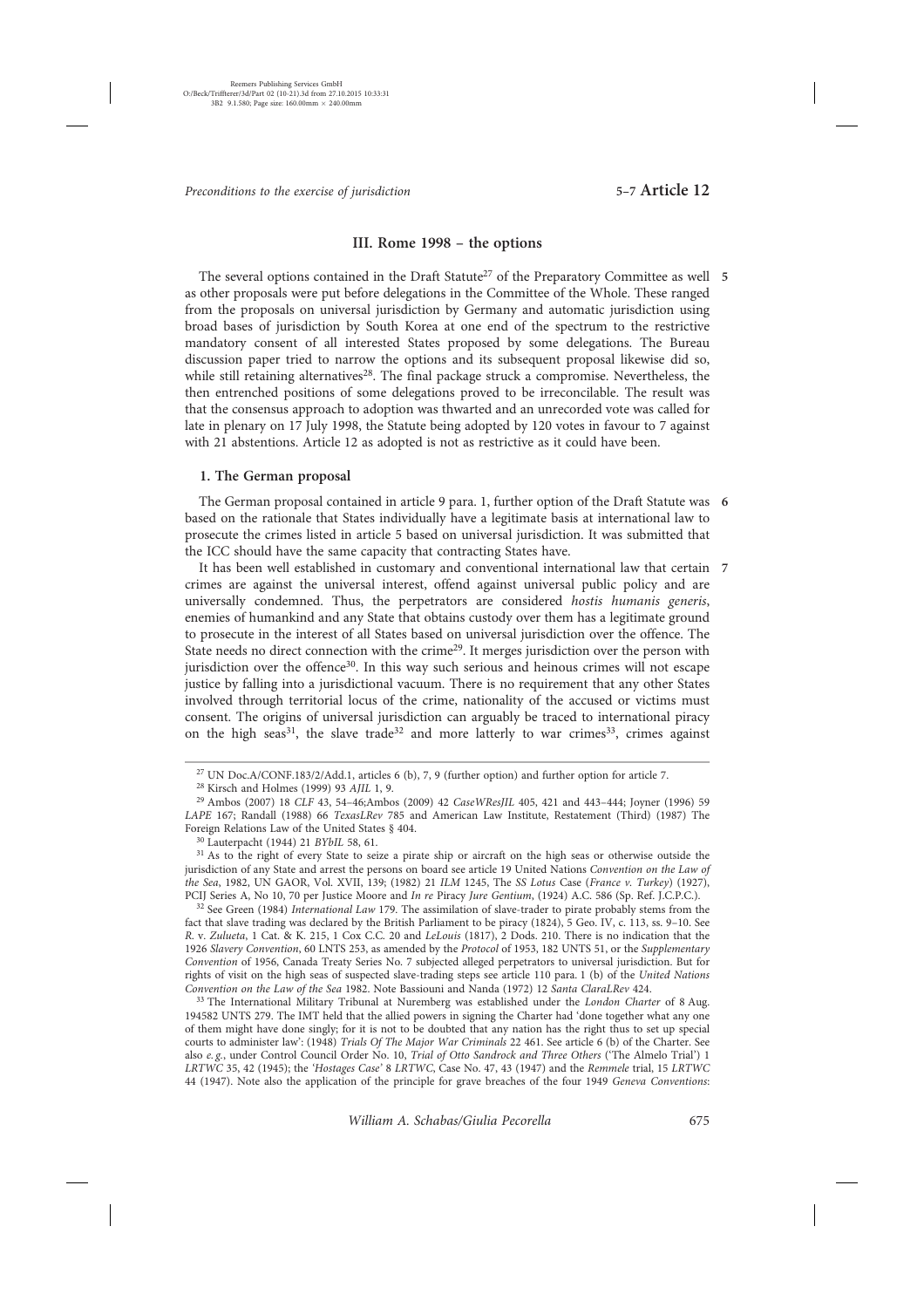Article 12 7 Part 2. Jurisdiction, Admissibility and Applicable Law

humanity<sup>34</sup> and genocide<sup>35</sup>. The International Court of Justice has yet to make a definitive pronouncement on the subject, although the views of several of its judges, which vary considerably, were set out in individual opinions in the Arrest Warrant case<sup>36</sup>. The ad hoc international criminal tribunals have recognised universal jurisdiction by authorising the transfer of cases to States under this principle<sup>37</sup>. The transfer of cases by the two Tribunals on the basis of universal jurisdiction has been frequently described to the Security Council in the bi-annual reports of the Presidents and Prosecutors, without any objection from members of the Council38.

The German proposal attracted strong support from some delegations<sup>39</sup> and from many of the NGOs<sup>40</sup>. The view central to this proposal was that to limit the potential of the ICC by requiring some form of State consent beyond ratification would detract from the effectiveness of the Court and even the rationale and philosophical underpinnings of it. Thus, the impact of the German proposal would have been to give the ICC universal jurisdiction $41$  over the

<sup>36</sup> Arrest Warrant of 11 April 2000 (Democratic Republic of Congo v. Belgium), Judgment, [2002] ICJ Reports 3. <sup>37</sup> Rules of Procedure and Evidence [of the International Criminal Tribunal for the former Yugoslavia], Rule 11bis, paras. (A)(ii) and (iii), as amended 10 June 2004; Rules of Procedure and Evidence of the International Criminal Tribunal for Rwanda, Rule ii bis, paras. (A)(ii) and (iii), as amended 15 May 2004; Prosecutor v. Bagaragaza, No. ICTR-2005-86-11bis, Decision on Prosecutor's Request for Referral of the Indictment to the Kingdom of the Netherlands, Trial Chamber, 13 Apr. 2007.

<sup>38</sup> E. g., UN Doc.S/PV. S/PV.4999, 5, 18–19.

<sup>39</sup> E. g., UN Doc.A/CONF.183/SR.3, para. 21 (Czech Republic), para. 42 (Latvia), para. 76 (Costa Rica); UN Doc.A/CONF.183/SR.4, para. 12 (Albania), paras. 20–21 (Germany); UN Doc.A/CONF.183/SR.6, para. 4 (Belgium), para. 69 (Luxembourg); UN Doc.A/CONF.183/SR.8, para. 18 (Bosnia and Herzegovina), para. 62 (Ecuador).

<sup>40</sup> E. g., ICRC (UN Doc.A/CONF.183/SR.4, para. 70), I Commission of Jurists, Lawyers Committee for Hum. Rts., AI and Hum. Rts. Watch. Also: UN Doc.A/CONF.183/SR.2, para. 119; UN Doc.A/CONF.183/SR.3, para. 123; UN Doc.A/CONF.183/SR.4, para. 70.

<sup>41</sup> Note that Germany also called this 'the German version of automatic jurisdiction'. See statement by H.-P. Kaul, Acting Head of the German Delegation in the Committee of the Whole, 9 July 1998, 1. Thus, Germany

Article 49 Geneva Convention (I) for the Amelioration of the Condition of Wounded and Sick in Armed Forces in the Field, 75 UNTS 31; article 50 Geneva Convention (II) for the Amelioration of the Wounded, Sick and Shipwrecked Armed Forces at Sea, 75 UNTS 85; article 129 Geneva Convention (III) Relative to the Treatment of Prisoners of War 75 UNTS 135 and article 146 Geneva Convention (IV) Relative to the Protection of Civilian Persons in Time of War 75 UNTS 287; First Add. Prot. of 1977, 1999 Canada Treaty Series No. 2 and article 28 of the 1954 Hague Convention for the Protection of Cultural Property in the Event of Armed Conflict 249 UNTS 240. There is also national legislation to support universal jurisdiction, as detailed by the ICRC, Universal Jurisdiction v. State Consent, Doc. ICRC/NYC (12 Oct. 1997), 2. Domestic prosecutions also evidence the use of universal jurisdiction: see Polyukhovich v. Commonwealth of Australia (1991), 172 CLR 501, 562–3, 565 (Aust.H.C.): Note also in a civil claim context the discussion of universal jurisdiction in Kadić v. Karadzić, 70 F.3 d 232, 243 (2<sup>nd</sup> cir. 1995).

<sup>&</sup>lt;sup>34</sup> On account of the grammatical construction of article 6 (c) the Charter the IMT was restricted in its jurisdiction to crimes against humanity connected to the conduct of the war: 1 Trials Of The Major War criminals 17 (1947); Secretary General of the United Nations, Memorandum, The Charter And judgment Of The Nuremberg Tribunal 66 (1949). Prosecutions by the Allied Military Tribunals acting under Control Council Order No. 10 were not so restricted. See Alstoetter et al., The Justices Trial VI LRTWC 1, 45–46 (1947). Domestic consideration includes Attorney General of Israel v. Eichmann, 36 I.L.R. 26 (1961–1962); Demjanjuk v. Petrovky, 776 F. 2 d 571, 582 (1985, U.S. CA. Sixth Cir.) Fédération nationale des déportés et internés résistants et patriotes et al. v. Barbie 78 I.L.R. 125, 130 (1983) (Cass.Crim.) and R. v. Finta 1 S.C.R. 701 (1994). Note also article 5 para. 2 of the 1984 Torture Convention, 1465 UNTS 85.<br><sup>35</sup> The 1948 Genocide Convention 78 UNTS 277 does not provide for universal jurisdiction, but for jurisdiction

by the State where the offence was committed and by an international penal tribunal (article VI).However, the Convention does not prohibit States using other bases of jurisdiction and it has been argued that universal jurisdiction may be exercised on the basis of customary international law. As to what is not prohibited is permitted see the SS Lotus Case (France v.Turkey) (1927), PCIJ Series A, No 10, 70. Concerning genocide as a crime under customary international law see Reservations to the Convention on Genocide (Ad. Op.) (1951) ICJ Rep. 23; Attorney-General of Israel v. Eichmann (1961), 36 ILR 18, 39 (Dist. Ct.); (1962), 36 ILR 277, 304 (Supreme Ct.) and Restatement, (Third) (1987) The Foreign Relations Law of the United States § 404, Reporter's Note on § 404, 256. Note Beresin: Bassiouni (ed.), International Criminal Law: Crimes (1986) 271, 275. Further, it is submitted that the interest in the prevention of genocide is an erga omnes obligation. See Barcelona Traction, Light and Power Company Ltd. Case (Prelim. Obj.) (Belgium v. Spain), (1970) ICJ Rep. 32; GA Res. 96 I and Joyner (1996) 59 LAPE 167, 168.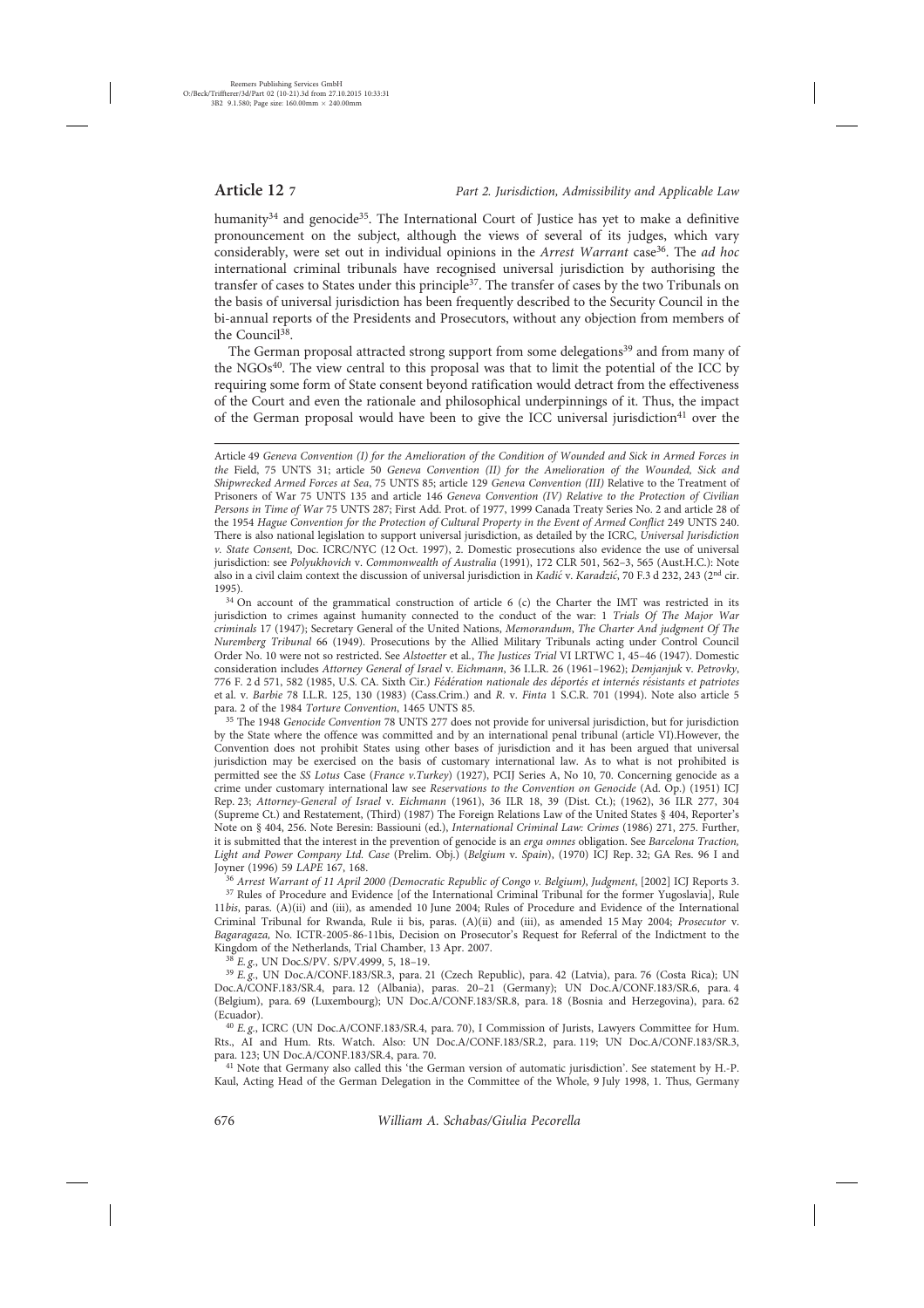Preconditions to the exercise of jurisdiction 8 Article 12

listed crimes with no need for a separate consent of interested States. As Germany indicated<sup>42</sup> the universal principle's application would have eliminated loopholes. For example, if consent of at least the territorial State was necessary and if genocide was committed in State X against nationals of State X and X is not a Party to the Statute and the Security Council does not refer the matter to the ICC<sup>43</sup> the crime would not be cognizable by the Court. Similarly, it is true in the case of internal armed conflicts that the territorial State and State of nationality will often be one and the same. The ICC would only have jurisdiction if that State had long before the conflict become a State Party or if not through political domestic pressures agreed *ad hoc* or again if the Security Council acted under Chapter VII<sup>44</sup>. As well, the restrictions of State consent would mean that even where the custodial State was a Party to the Rome Statute and wanted to surrender the accused to the ICC, the Court would not be able to exercise jurisdiction without the consent of the other involved States.

If the German proposal had been marketable in Rome, the end result would have been the deletion of article 12 [article 7 in the Draft Statute] on preconditions. Related to this issue, it must be emphasized, is the safeguard contained in article 17 on complementarity. The ICC would have only exercised such universal jurisdiction where a national system was unwilling or unable to investigate and/or prosecute effectively. Therefore, the universal principle would not have divested national criminal courts of their primary role in prosecutions of listed crimes.

Clearly, the universal principle would have given the ICC jurisdiction if the core crimes were committed in the territory of any State, Party or non-Party to the Statute. However, non- States Parties would have been under no international legal obligation to cooperate with the Court. Therefore, the second prong of the German proposal contained in article 9 para. 2 further option, was that non-States Parties could accept the obligation to cooperate on an ad hoc basis, with respect to any listed crime<sup>45</sup>.

### 2. The Korean proposal

Sensing opposition to the German concept of universal jurisdiction, the Republic of 8 Korea's proposal46, that appeared two days into the Conference on 17 June 1998, provided for so-called automatic jurisdiction. The Korean view was that by becoming a Party a State would be considered to have accepted the jurisdiction of the ICC. The jurisdictional nexus was that any one or more of four involved States Parties have consented to the ICC exercising jurisdiction over a case; either the territorial State, the states of nationality of the accused and the victim or the custodial State. This proposal differed from those below in that it allowed for the selective consent by ratification of one of the four States including the custodial State. In reality there was no difference in philosophy between the German and Korean proposals, as the universal principle is based solely upon the person accused being in the custody of the prosecuting State. The Korean proposal enjoyed wide support $47$  but was not acceptable to many States who wanted a second layer of State consent<sup>48</sup>.

used 'inherent' and 'automatic' in the same way to mean that the ICC should be vested with universal jurisdiction upon ratification by States. This must be contrasted with the term 'automatic' as used in the Korean Proposal, the United Kingdom Proposal, the Bureau Proposal and in the final text of the Statute where although acceptance of the Court's jurisdiction is automatic there are preconditions. However, they did not require a second State consent as did the opt-in and State consent regimes.

<sup>&</sup>lt;sup>42</sup> Statement by H.-P. Kaul, Acting Head of the German Delegation, Rome Conference, 19 June 1998.

<sup>43</sup> See article 13 (b).

<sup>44</sup> Bertram-Nothnagel, Report to the Union Internationale des Avocats 10 (12 Aug. 1998).

<sup>45</sup> Contrast the Statutes of the ICTY and the ICTR set up by UN Security Resolutions 827 (25 May 1993) and 955 (8 Nov. 1994), acting under Chapter VII of the Charter, which obligate all States to cooperate.

<sup>46</sup> UN Doc.A/CONF.183/C.1/L.6 (18 June 1998). A similar proposal had been made earlier by Sweden: ICRC (UN Doc.A/CONF.183/SR.4, para. 70), I Commission of Jurists, Lawyers Committee for Hum. Rts., AI and Hum. Rts. Watch, 4.

<sup>&</sup>lt;sup>47</sup> Terra Viva, Seoul Floats a Compromise on Jurisdiction, No. 6, 7 (22 June 1998) and The International Criminal Court Monitor, 1 (10 July 1998): 79 % of the States present supported the Korean Proposal. <sup>48</sup> Ibid.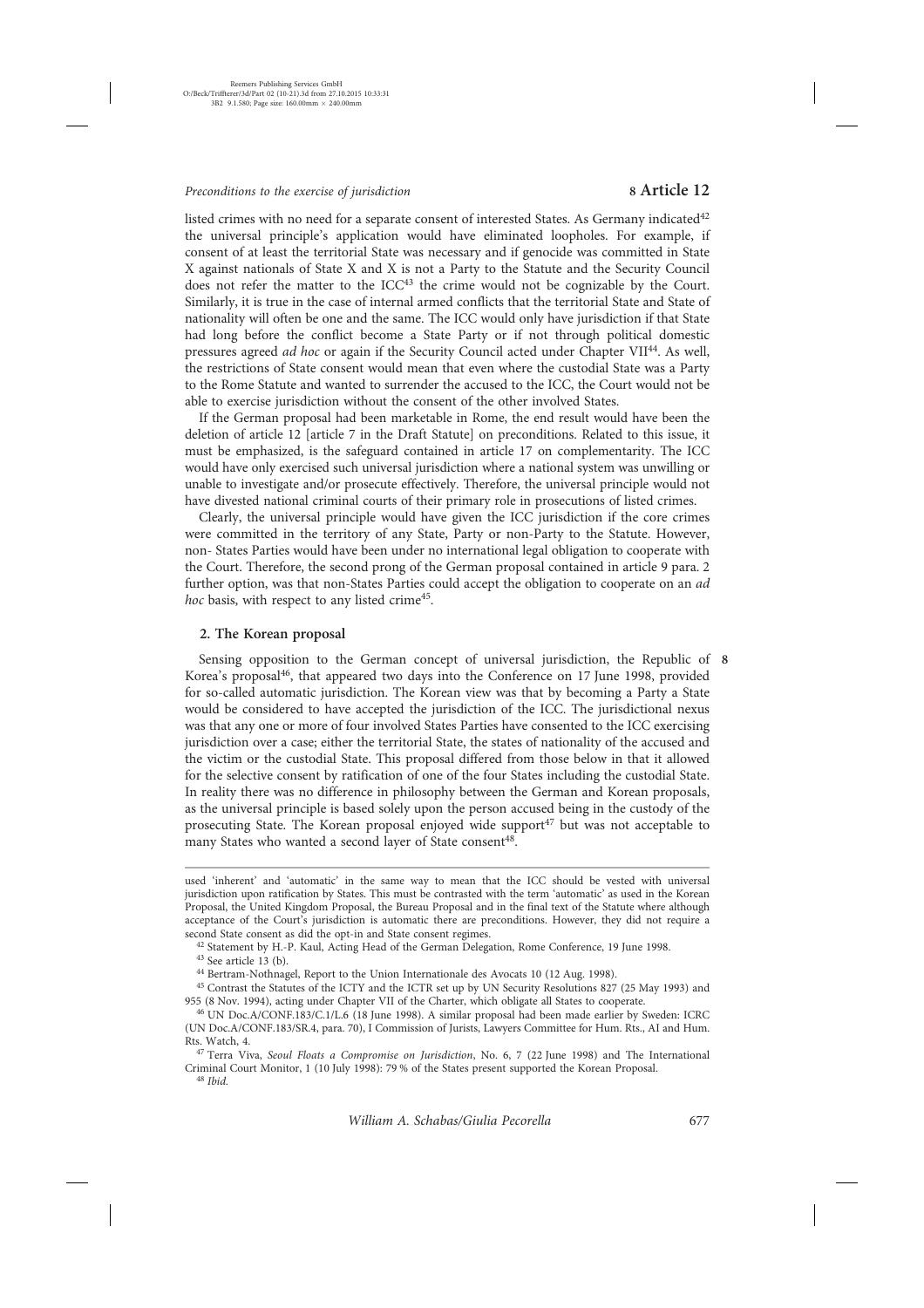Article 12 9–10 Part 2. Jurisdiction, Admissibility and Applicable Law

### 3. The United Kingdom proposal

9 The United Kingdom<sup>49</sup>, in further option for article 7 para. 1, provided for jurisdiction by States Parties of the ICC for crimes listed in article 5, with necessarily the same in built safeguard of complementarity. However, in article 7 para. 2 the further requirement was that both the custodial State and the State where the crime occurred consented to the jurisdiction of the ICC by being States Parties. Concern was expressed that to get the cumulative consents would be difficult<sup>50</sup>. On 19 June 1998, the proposal was amended to delete the custodial State $51$ .

### 4. The United States proposal

10 In cases where the Security Council does not trigger the Court's jurisdiction, the United States supported<sup>52</sup> as fundamental the consent of the territorial State *and* the State of nationality of the accused person, or at a minimum only the consent of the State of nationality53. The United States insisted that the ICC have no jurisdiction over the nationals of non-States Parties to the Statute. It was argued that to do so would violate article 34 the 1969 Vienna Convention on the Law of Treaties<sup>54</sup>, as treaties cannot be binding on non-Party third States. The position was that it would not be acceptable for United States citizens to be accountable in a Court not accepted by the United States. The United States made it clear that it could not adhere to a text that allowed for United States forces operating abroad to be brought even conceivably before the ICC, even where the United States had not become a Party to the Statute. The United States position was that this would derogate from the ability of the United States to act as a major player in multinational humanitarian and peacekeeping operations. Protection against frivolous and arbitrary charges and other forms of inappropriate investigations and prosecution was called for<sup>55</sup>. Of course, the United States position still left open referral of a situation by the Security Council acting under Chapter VII of the Charter as provided for in article 13 (b) of the Statute, subject of course to the veto of one of the P5. This in the United States view was the only way 'to impose the court's jurisdiction on a non-party state<sup>256</sup>. In effect this proposal would have resulted in an ICC controlled by the Security Council, a type of permanent *ad hoc* criminal tribunal<sup>57</sup>.

The indispensable requirement of the acceptance of the State of nationality of the accused was not acceptable to the overwhelming majority of States as it was seen as causing a probable paralysis of the ICC. Other States had tried to assuage the United States concerns by stressing the provisions on complementarity contained in article 17 of the Statute and judicial cooperation in article 98 para. 2, that requires consent of the sending State as a precondition for the surrender to the ICC by the 'host' State of persons present in that State pursuant to international agreements. This would have meant that U.S. forces on for example peacekeeping missions or elsewhere abroad under Status of Forces Agreements would not have been amenable to prosecution before the ICC unless the U.S. consented.

<sup>49</sup> UN Doc.A/AC.249/WG.3/DP.1.

<sup>50</sup> See e. g., Lawyers Committee for Hum. Rts., Exercise of ICC Jurisdiction: The Case for Universal Jurisdiction 1 ICC Briefing Series 8 (May 1998)5.

<sup>51</sup> ICRC (UN Doc.A/CONF.183/SR.4, para. 70), ICJ Brief, 3.

<sup>52</sup> UN Doc.A/CONF.183/C.1/L.70 (14 July 1998).

<sup>53</sup> See testimony of Ambassador D. Scheffer, Head of the United States Delegation in Rome, before the United States Senate Foreign Relations Committee, 23 July 1998.

<sup>54</sup> 1155 UNTS 331 (1969).

<sup>55</sup> The passive personality basis of jurisdiction in the Korean proposal would have been a protective deterrent for such forces, giving jurisdictional acceptance to the State of nationality of victims.

<sup>56</sup> Testimony of Ambassador D. Scheffer, Head of the United States Delegation in Rome, before the United States Senate Foreign Relations Committee, 23 July 1998.

<sup>57</sup> Podgers (1998) ABAJ Sept 64, 67.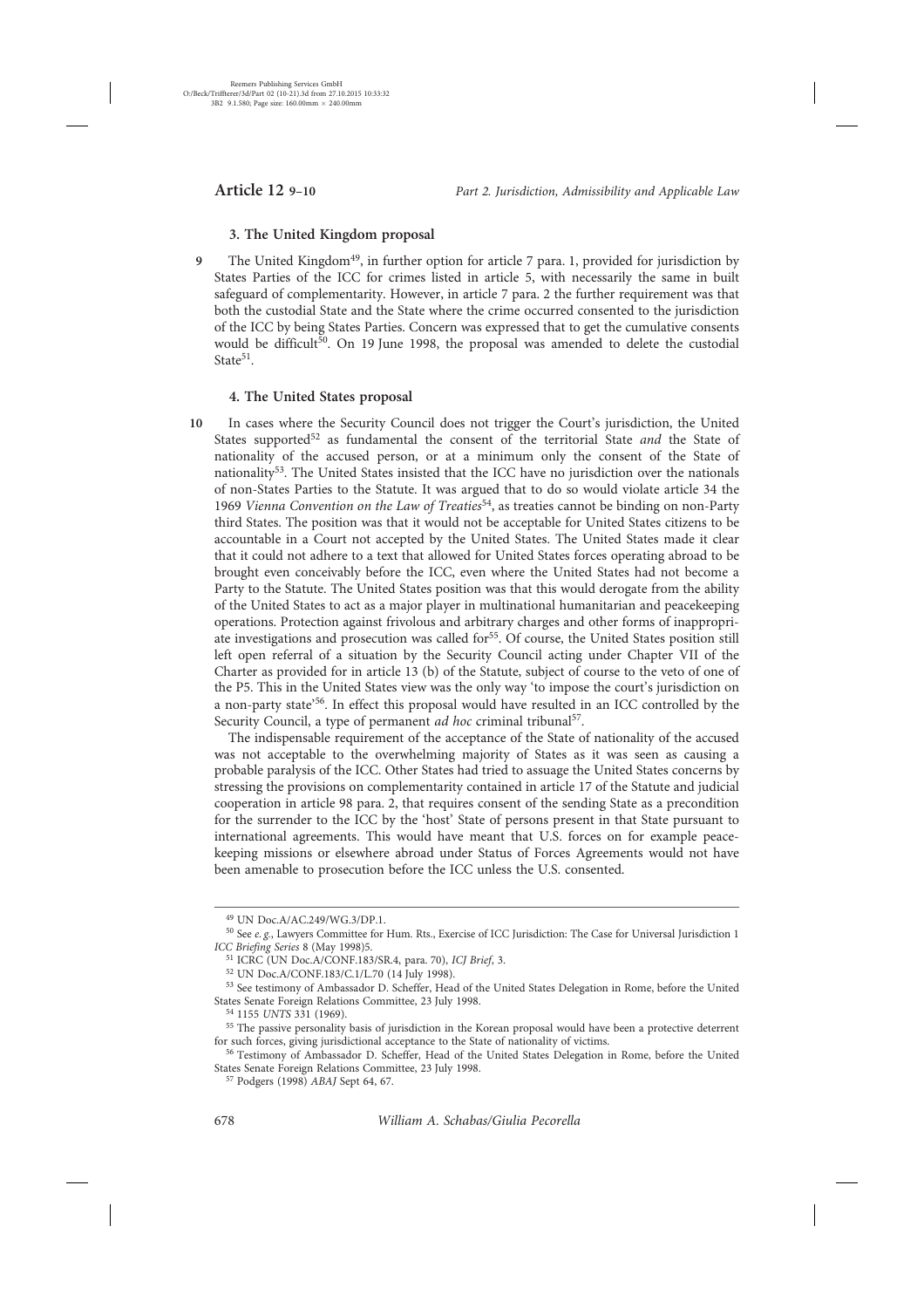Preconditions to the exercise of jurisdiction 11–12 Article 12

#### 5. State 'opt-in' and case-by-case proposals

The State 'opt-in' proposal in article 6 para. 2, article 7, option 1 and article 9, option 1 of 11 the Draft Statute was markedly different from the previous proposals as it required an actual second consent other than being a Party to the Statute. This declaration of consent over specified crimes could have been placed at the time of ratification or at a later stage. The thrust of the proposal was that before the ICC could assume jurisdiction as many as five States potentially would have had to have consented to the exercise of jurisdiction by the Court over the crime in question: that is the custodial State, the territorial State, the State that had requested extradition of the person from the custodial State, unless the request was rejected, the State of nationality of the accused and the State of nationality of the victim. The ICC would have been less competent under this proposal than States are currently under international law to prosecute domestically, where the consent of other involved States is not necessary58.

The case-by-case approach contained in article 7, option 2 of the Draft Statute would have needed the specific consent of the States outlined above in the 'opt-in' Proposal. Ratification would, therefore have had little meaning in practical reality and States would have been able to render immune from consideration of the Court any individual when it seemed politically desirable. This proposal would have rendered the ICC ineffective in many cases.

In effect, both the opt-in and case-by-case consent proposals would have been jurisdiction 'a` la carte'. This would have resulted in practical terms in a significantly weakened Court with most often the ICC only having jurisdiction when the Security Council referred a situation to it, with the built in Charter problem of the veto power. This would have been particularly so should both proposals have been adopted and States had preferred to follow the case-by-case approach. States as a result could have ratified with no intention of ever allowing cases to go before the Court. This would have resulted in an ineffectual Court in the majority of cases and as well have 'foment[ed] selectivity and arbitrariness' 59.

#### 6. The Bureau Compromise

The Bureau discussion paper<sup>60</sup> 'had narrowed the range of options but had deliberately 12 taken a cautious approach<sup>'61</sup>. The Proposal<sup>62</sup> had likewise retained several options. Both of these had dropped the German Proposal<sup>63</sup>. The Bureau Proposal in article 7 para. 1 adopted the Korean Proposal for genocide alone. For war crimes and crimes against humanity, three options were presented in article 7 para. 2: (1) the Korean Proposal, (2) the acceptance by the territorial and custodial States and in (3) the acceptance by the State of nationality of the accused alone. Some States voiced strong objections against the Korean Proposal stating that it was quasi-universal jurisdiction. However, other States pointed out that it would have been in keeping with the ability at international law of the custodial State to prosecute itself for international crimes, stricto sensu. They viewed the other options as too restrictive, in particular option 3 based on nationality of the accused. As well, article 7bis on acceptance of jurisdiction in both the discussion paper for treaty crimes and possibly for one or more of the core crimes and in Option 2 of the Proposal for crimes against humanity and war crimes was controversial as it replicated the opt-in regime. Article 7bis Option 1 reproduced the

<sup>58</sup> Lawyers Committee for Hum. Rts., Exercise of ICC Jurisdiction: The Case for Universal Jurisdiction 1 ICC Briefing Series 8 (May 1998)5.<br><sup>59</sup> Hum. Rts. Watch, *Justice in the Balance: Recommendations for an Effective International Criminal Court 46* 

<sup>(1998).</sup>

<sup>60</sup> UN Doc.A/CONF.183/c.1/L.53 (6 July 1998) 11–13.

<sup>61</sup> Kirsch and Holmes (1999) 93 AJIL1, 9.

<sup>62</sup> UN Doc.A/CONF.183/C.1/L.59 (10 July 1998) 10–12.

<sup>&</sup>lt;sup>63</sup> According to The Rome Treaty Conference Monitor, 10 July 1998, 2 '23 states displayed their dismay that universal jurisdiction was not reflected'. Note also the reaction of the German Delegation, as expressed in Statement by H.-P. Kaul, Acting Head of the German Delegation, Rome Conference, 19 June 1998.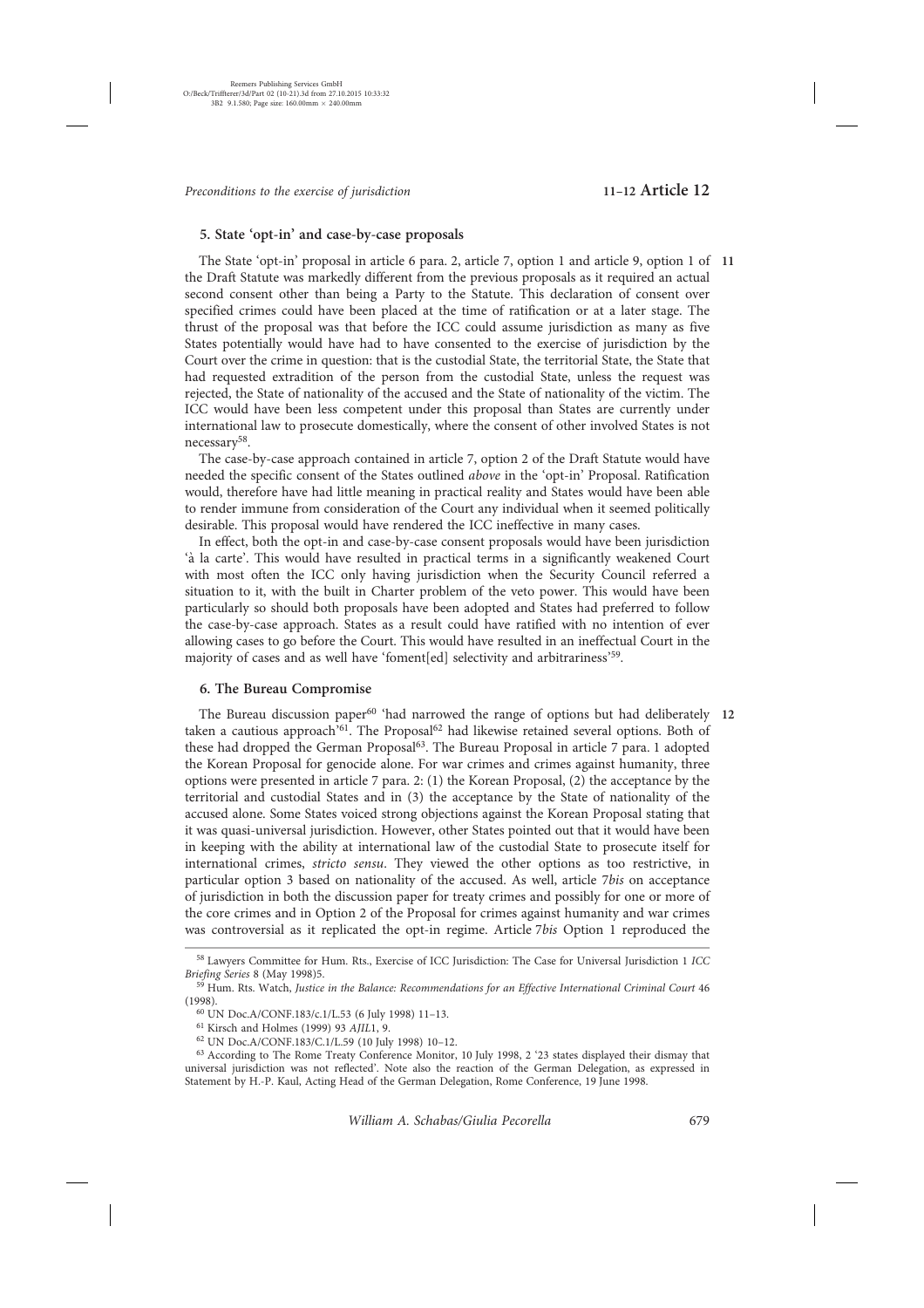Article 12 13 **Part 2. Jurisdiction, Admissibility and Applicable Law** 

automatic jurisdiction over all core crimes by States Parties. Thus, as late as 10 July 1998, with only one week left there was no consensus. The United States and other States emphasized that 'universal jurisdiction or any variant of it' was unacceptable<sup>64</sup>.

The result was the introduction into the final package by the Bureau of a new article on preconditions on 17 July 1998, the present article 12 in the Statute. This article combines State acceptance of jurisdiction with preconditions for the exercise of jurisdiction by the ICC. It allows disjunctively for the acceptance, by being States Parties, of one or more of the territorial State or the State of nationality of the accused. The transitional provision contained in article  $124^{65}$  was also part of the compromise to gain the agreement of France to the Statute<sup>66</sup>. It provides that States Parties may opt out of the ICC's war crimes jurisdiction for a period of seven years when the alleged crimes were committed in its territory or by its nationals. States that had lobbied for the opt-in acceptance and the preconditional conjunctive approach or the State of nationality of the accused alone remained opposed. From the outset issues of jurisdiction had been a key concern for the United States<sup>67</sup>. For the United States it was the four words 'one or more of' that caused the ultimate dissent. On this issue the United States proposed an amendment during the last hours of the Conference in the Committee of the Whole<sup>68</sup>. It reads:

'With respect to States not party to the Statute the Court shall have jurisdiction over acts committed in the territory of a State not party, or committed by officials or agents of a State not party in the course of official duties and acknowledged by the State as such, only if the State has accepted jurisdiction in accordance with this article.'

The amendment was resoundingly defeated by a no-action motion<sup>69</sup>, adopted by 113 in favour to 17 against with 25 abstentions.

#### B. Analysis and interpretation of elements

### I. Paragraph 1: Jurisdiction over crimes

13 States by becoming parties to the Statute accept the jurisdiction of the ICC for the crimes provided in article 5 of the Statute, namely, genocide, crimes against humanity, war crimes and aggression<sup>70</sup>. It follows option 1 of the Bureau Proposal in article 7bis. Article 12 para. 1 therefore assumes the position of automatic jurisdiction over the listed crimes, with no possibility to opt out. However, as far as the crime of aggression is concerned, it seems that in 2010 States Parties have established a different jurisdictional regime. On the one hand, should the amendment come into force, the Court would exercise its jurisdiction in accordance with article  $12^{71}$ ; on the other hand, prior to ratification or acceptance of the Kampala amendment, a State Party might lodge a declaration with the Registrar whereby it would exclude the Court's jurisdiction over any act of aggression it would commit<sup>72</sup>. Nevertheless, by ratifying or accepting the amendment, it would allow the Court to exercise

<sup>64</sup> Kirsch (Nov.-Dec. 1998) ASIL Newsletter 1, 8.

<sup>65</sup> See A. Zimmermann, article 124, mn 1 second edition.

<sup>66</sup> The United States had earlier argued for a ten year transitional period for war crimes and crimes against humanity. Statement by David Scheffer, US Ambassador at Large for War Crimes Issues, American University, Washington, DC, September 2000.

<sup>67</sup> The Rome Treaty Conference Monitor, 18 July 1998, No. 26, 2.

<sup>68</sup> UN Doc. A/CONF.183/C.1/L.90 (16 July 1998).

<sup>69</sup> Proposed by Norway. Sweden and Denmark spoke for and China and Qatar against. UN Doc.A/CONF.183/ C.1/SR.42, paras. 20–31.

<sup>70</sup> RC/Res.6, Annex I.

<sup>71</sup> According to article 15bis (4).

<sup>&</sup>lt;sup>72</sup> As for the uncertainties and possible contrasts with article 121(5) see Cryer et al., *Introduction ICL* (2014) 324.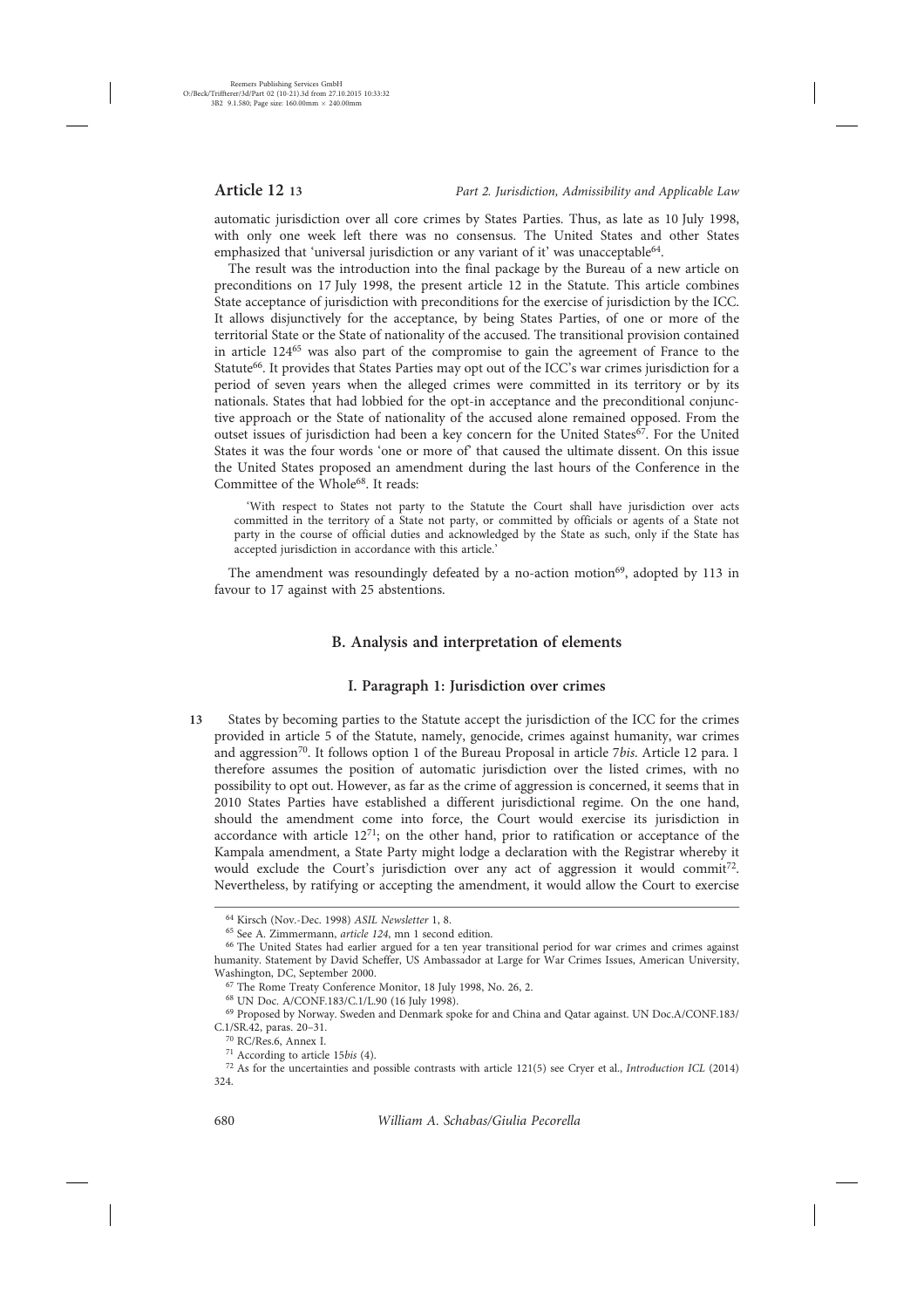Preconditions to the exercise of jurisdiction 14–15 Article 12

its jurisdiction in relation to any act of aggression which might occur on its territory, every time such an act is committed by another Party who has ratified the amendment, or, alternatively, by any accepting State under paragraph 3 of article 12, which has not lodged a similar declaration<sup>73</sup>.

### II. Paragraph 2

#### 1. Acceptance by States Parties

In cases where pursuant to article 13 (a) or (c), a situation is referred to the Prosecutor by a 14 State Party<sup>74</sup> or where the Prosecutor has initiated an investigation *proprio motu*<sup>75</sup>, State acceptance is necessary<sup>76</sup> As discussed above, this complex and controversial issue resulted in a compromise put to the Committee of the Whole in the final package. It was an attempt by the Bureau to find a middle ground between the opposite positions of States: between those who had for the most part a preference for universal jurisdiction or a list of alternative States (territorial State, State of nationality of the accused or the victim and the custodial State) where it was sufficient that one had accepted the jurisdiction of the Court by ratifying and those that insisted on either State Party acceptance by the State of nationality of the accused or even the stricter requirement that there be acceptance conjunctively from a list of States as had been proposed in the ILC Draft<sup>77</sup>. Article 12 as adopted by the Conference is the accommodation that was struck. It reduced the preconditions. The jurisdictional nexus is that the territorial State or the State of nationality of the accused are States Parties. These are the two primary bases of jurisdiction over the offence in international criminal law<sup>78</sup> and are universally accepted.

### 2. The different subparagraphs

a) Territorial jurisdiction. Territorial jurisdiction is a manifestation of State sovereignty<sup>79</sup>. A State has plenary jurisdiction over persons, property and conduct occurring in its territory,

<sup>77</sup> At the outset of the Conference many delegations including China, France, India, Mexico and several nonaligned States had supported the 'state consent' proposal, requiring consent even from States Parties for each prosecution.

<sup>78</sup> The various UN Conventions dealing with international terrorism use these bases of jurisdiction along with passive personality and the presence of the accused (custodial State) to allow for extradition or prosecution by domestic criminal courts. See e.g., article 6 of the 1979 International Convention Against the Taking of Hostages, 1316 UNTS 205 and article 6 of the 1997 International Convention on the Suppression of Terrorist Bombings, UN Doc. A/RES/52/164.

<sup>79</sup> Compania Naviera Vascongado v. Steamship Cristina, (1938) A.C. 485, 496. The territorial principle has been interpreted in some domestic courts to allow for criminal prosecution when a significant portion of the elements of the crime occur in the State. See, the Canadian case of Libman v. The Queen, (1985) 2 Supreme Court Reports 178. The territory of a State includes its land mass, internal waters, the twelve nautical mile territorial sea and the airspace above all of the former. Jurisdiction is recognised at international law as extending to conduct

<sup>73</sup> In accordance with article 121 para. 5. See Kress and von Holtzendorff (2010) 8 JICJ 1179, 1214. See also Politi (2012) 10 JICJ 267, 279.

<sup>74</sup> In accordance with article 14.

<sup>75</sup> In accordance with article 15.

<sup>&</sup>lt;sup>76</sup> As for the inapplicability of article 12, paragraph 2, to article 13 (b), namely in case of a referral by the UN Security Council, see: Prosecutor v. Ahmad Muhammad Harun ('Ahmad Harun') and Ali Muhammad Al Abd-Al-Rahman ('Aukushayb'), No. ICC-02/05-01/07-1-Corr, Decision on the Prosecution Application under Article 58 (7) of the Statute, Pre-Trial Chamber I, 27 April 2007, para. 16; Prosecutor v. Jean-Pierre Bemba Gombo, No. ICC-01/05-01/08-320, Fourth Decision on Victims' Participation, Pre-Trial Chamber III, 12 December 2008, para. 59; Prosecutor v. Omar Hassan Ahmad Al Bashir ('Omar Al Bashir'), No. ICC-02/05-01/09-3, Decision on the Prosecution's Application for a Warrant of Arrest against Omar Hassan Ahmad Al Bashir, Pre-Trial Chamber I, 4 March 2009, para. 36; Situation in the Libyan Arab Jamahiriya, No. ICC-01/11-01/11-1, Decision on the 'Prosecutor's Application Pursuant to Article 58 as to Muammar Mohammed Abu Minyar Gaddafi, Saif Al-Islam Gaddafi And Abdullah Al Senussi', Pre-Trial Chamber I, 27 June 2011, para. 9. In line with this interpretation of the Statute, according to the Kampala amendment State consent is irrelevant in the case of a UN Security Council's referral pertaining to an alleged crime of aggression. See RC/Res.6, Annex III, Understanding 2.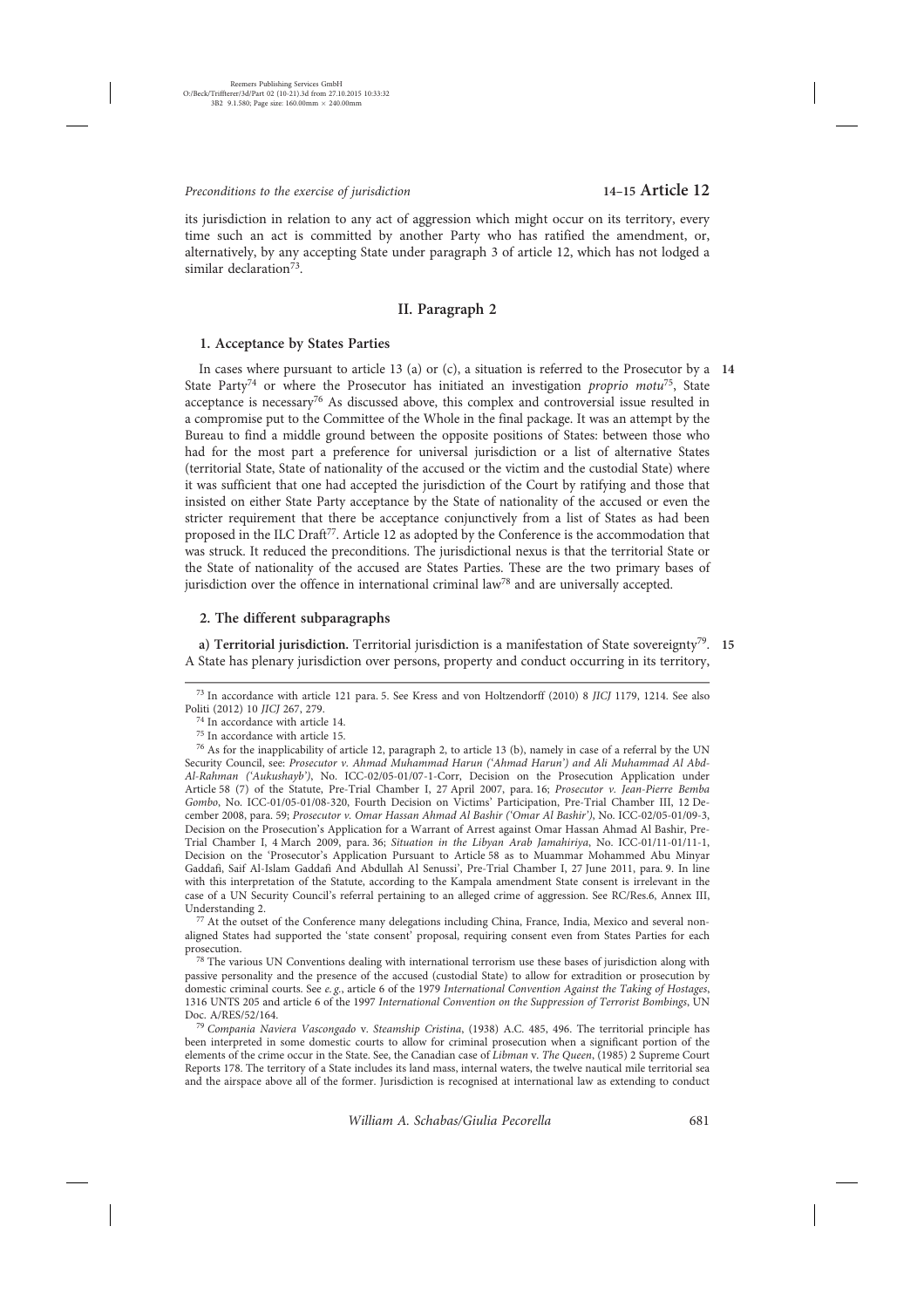### Article 12 15 **Part 2. Jurisdiction, Admissibility and Applicable Law**

subject only to obligations or limitations imposed by international law<sup>80</sup>. This is the universally accepted working rule in international criminal law and can be found in bilateral extradition treaties and multilateral conventions<sup>81</sup>. Thus if a listed crime is committed in State A, a State Party to the ICC Statute, by a national of State B, whether or not State B is a State Party, State A will have enabled the ICC to take jurisdiction, whether the alleged offender is present in State A or in another custodial State Party<sup>82</sup>. The ICC is not, as has been argued by the United States, taking jurisdiction over non-States Parties, in violation of article 34 of the Vienna Convention on the Law of Treaties<sup>83</sup>. When an alien commits a crime, whether a domestic common crime or an international crime such as hostage taking, on the territory of another State, a prosecution in the latter State is not dependent on the State of nationality being a Party to the pertinent treaty or otherwise consenting84. It is not a case of a non-State Party being bound and the ICC overreaching its jurisdiction, but rather the individual being amenable to the jurisdiction of the ICC where crimes are committed in the territory of a State Party. There is no rule of international law prohibiting the territorial State from voluntarily delegating to the ICC its sovereign ability to prosecute<sup>85</sup>

At the time of ratification a few States made declarations concerning the territorial scope of the Rome Statute. In contrast with many other multilateral international instruments, there is no specific provision for this in the Statute. The Netherlands made a harmless but reassuring statement to the effect that the Statute applies not only to its European territory but also to the Netherlands Antilles and Aruba. More troublesome was Denmark's declaration that it does not intend the Statute to apply to the Faroe Islands and Greenland<sup>86</sup>. While this was no doubt motivated by admirable sentiments of respect for local autonomy, it had the effect of excluding the reach of the Court from a territory which, on its own, has no right to correct the situation, because neither the Faroe Islands nor Greenland are sovereign States and as a result they cannot accede to the Statute. Were a case to arise, the Court might well take the lead from analogous cases before the European Court of Human Rights<sup>87</sup> and rule the Danish declaration to be an illegal reservation without any effect, in accordance with article 120 of the Statute, thereby recognising jurisdiction over the disputed territories. The ILC Special Rapporteur on the question of reservations has written that

'a statement by which a State purported to exclude the application of a treaty to a territory meant that it sought "to exclude or to modify" the legal effect which the treaty would normally have, and such a statement therefore constituted, according to the Special Rapporteur, a "true" reservation, rationae loci'<sup>88</sup>.

<sup>82</sup> Once the preconditions of article 12 para. 2 have been met, other States Parties are obliged to cooperate with the ICC. See Kreß and Prost, article 86, mn 2-7 second edition. on the general obligation to cooperate, and Kreß and. Prost, article 89 mn 5–13 on the surrender of persons to the Court.

<sup>83</sup> 1155 UNTS 331 (1969).

84 Note United States v. Fawaz Yunis, 924 F. 2 d 1086 (D.C. Cir. 1991). Prosecution was based on the passivepersonality principle for hijacking and hostage taking. Lebanon, the State of nationality was not a Party to the 1979 International Convention Against the Taking of Hostages, 1316 UNTS 205, or the 1970 Hague Convention for the Suppression of Unlawful Seizure of Aircraft, 860 UNTS 105.

<sup>85</sup> The argument that such delegation is either illegal or unprecedented has been put forward since the adoptionof the Statute, by Scheffer (1999) 32 CornellILJ 529.

See also the declaration by New Zealand concerning Tokelau.

<sup>87</sup> Loizidou v. Turkey (Preliminary Objections), Series A, No. 310.

<sup>88</sup> Report of the ILC on the Work of its Fiftieth Session, 20 Apr.-12 June 1998, 27 July-14 Aug. 1998, UN Doc.A/53/10 and Corr.1, para. 498.

committed on board maritime vessels and aircraft registered in a State. See  $e.g.,$  article 6 para. 1 (a) of the Convention for the Suppression of Unlawful Acts Against the Safety of Maritime Navigation (1988), 27 ILM 672. Note Sadat Wexler (1998) 13 NEP 25 includes also the State of registration of spacecraft or space stations.

<sup>80</sup> See e.g., North Atlantic Status of Forces Agreement, 1951, 1953 Canada Treaty Series No. 13, and the Agreement Concerning the Jurisdictional Immunities of U.N. Forces Between the United Nations and Cyprus, 1964, 492 UNTS 57.

<sup>81</sup> Furthermore, international terrorism conventions oblige States parties to amend their domestic law to provide for wide bases of jurisdiction including universality and also utilize the principle of *aut dedere*, *aut* judicare, obliging States to extradite or prosecute.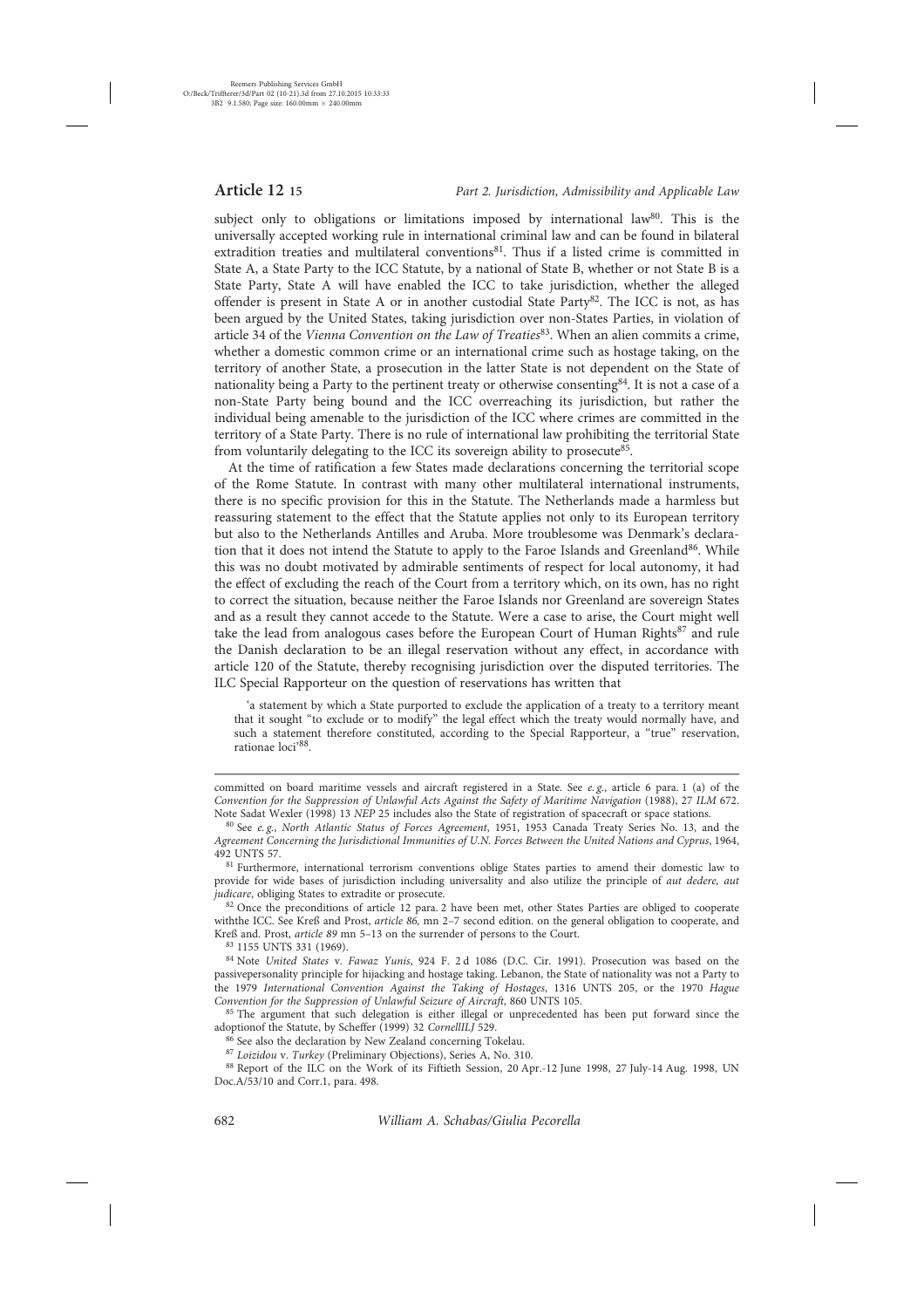### Preconditions to the exercise of jurisdiction 16–18 Article 12

The problem has become largely hypothetical, because Denmark withdrew the declaration in 2006.

According to article 12 para. 2(a) the Court may also exercise its jurisdiction with respect 16 to crimes committed on board a vessel or aircraft, if the State of registration is a State Party to the Statute. It is on the basis of this provision that on 14 May 2013 the Union of the Comoros referred to the Court the situation regarding the 31 May 2010 Israeli interception of a humanitarian aid flotilla bound for the Gaza Strip. While the flotilla was comprised of eight vessels, the Court could have exercised its jurisdiction only over those acts which occurred on board of the Mavi Marmara, the Rachel Corrie, and Eleftheri Mesogios/Sofia, which were registered in the States Parties of Comoros, Cambodia, and Greece, respectively. In this respect, the Court could have acted regardless of the nationality of those allegedly responsible for the commission of the crimes at issue. In November 2014, Prosecutor Fatou Bensouda decided not to proceed to open an investigation as she considered that the situation did not meet the requirement of 'gravity'89.

Moreover, as far as the crime of aggression is concerned, when the Kampala amendments 17 enter into force, the Court will not be able to exercise its jurisdiction over nationals of States not Parties, no matter where these acts might occur<sup>90</sup>. This is an evident departure from the spirit of article 12, whose explicit reference in article 15bis para. 4 might find an explanation only if interpreted as aiming to regulate the preconditions to the Court's exercise of its jurisdiction over aggression committed by nationals of a State Party within the territory of another State Party, or in all cases that might arise after a non-party State's acceptance of the Court's jurisdiction under article 12 para. 3.

b) Nationality of the accused. The nationality basis of jurisdiction is well entrenched in 18 the domestic law of the majority of States. By virtue of such State practice and opinio juris it is a permissive rule derived from international custom that establishes extraterritorial jurisdiction<sup>91</sup>. Civil law jurisdictions provide for its use extensively and relate it to domestic common crimes as well as to crimes against the common interests of States. It is a corollary to their rules concerning the non-extradition of nationals. Common law States, on the other hand, use it for the most part only with regard to crimes prescribed by international law as envisaged in article 5 of the Rome Statute and international treaty crimes such as are contained in the international terrorism conventions<sup>92</sup>. In this context it is universally accepted.

None of the initial prosecutions appear to have been based on nationality of the accused. In the prosecutions concerning the situations in Uganda, the Democratic Republic of Congo, Sudan (Darfur), Kenya, Central African Republic, Côte d'Ivoire, and Libya there are no allegations that the accused persons are nationals of a State Party. Nor did the Security Council give the Court jurisdiction over acts of Sudanese or Libyan nationals committed outside of their own States. It adopted such an approach when the International Criminal Tribunal for Rwanda was established, authorising the international tribunal to prosecute crimes on Rwandan territory and crimes committed by Rwandan nationals in neighbouring States<sup>93</sup>.

The Prosecutor has examined the possibility of cases based on nationality rather than territory. In his first report on communications submitted in accordance with article 15, the Prosecutor noted that there had been several allegations of acts perpetrated by nationals of

92 See e.g., the 1973 Convention on the Prevention and Punishment of Internationally Protected Persons Including Diplomatic Agents, 1977 Canada Treaty Ser. No. 43, article 3 para. 1 (b).

<sup>93</sup> UN Doc.S/RES/955 (1994).

<sup>89</sup> Referral under Articles 14 and 12(2)(a) of the Rome Statute arising from the 31 May 2010, Gaza Freedom Flotilla situation 14 May 2013 from Comoros, 14 May 2013; OTP, Situation on Registered Vessels of Comoros, Greece and Cambodia. Article 53(1) Report, 6 November 2014. See also OTP, Situation in the Republic of Korea Article 5 Report, 23 June 2014, paras, 38–40. Cf. Buchan (2014) 25 CLF 465, 498.

<sup>&</sup>lt;sup>90</sup> In accordance with article 15bis para. 5.

<sup>&</sup>lt;sup>91</sup> The Steamship Lotus (France v. Turkey) (1927), PCIJ Ser. No. 10.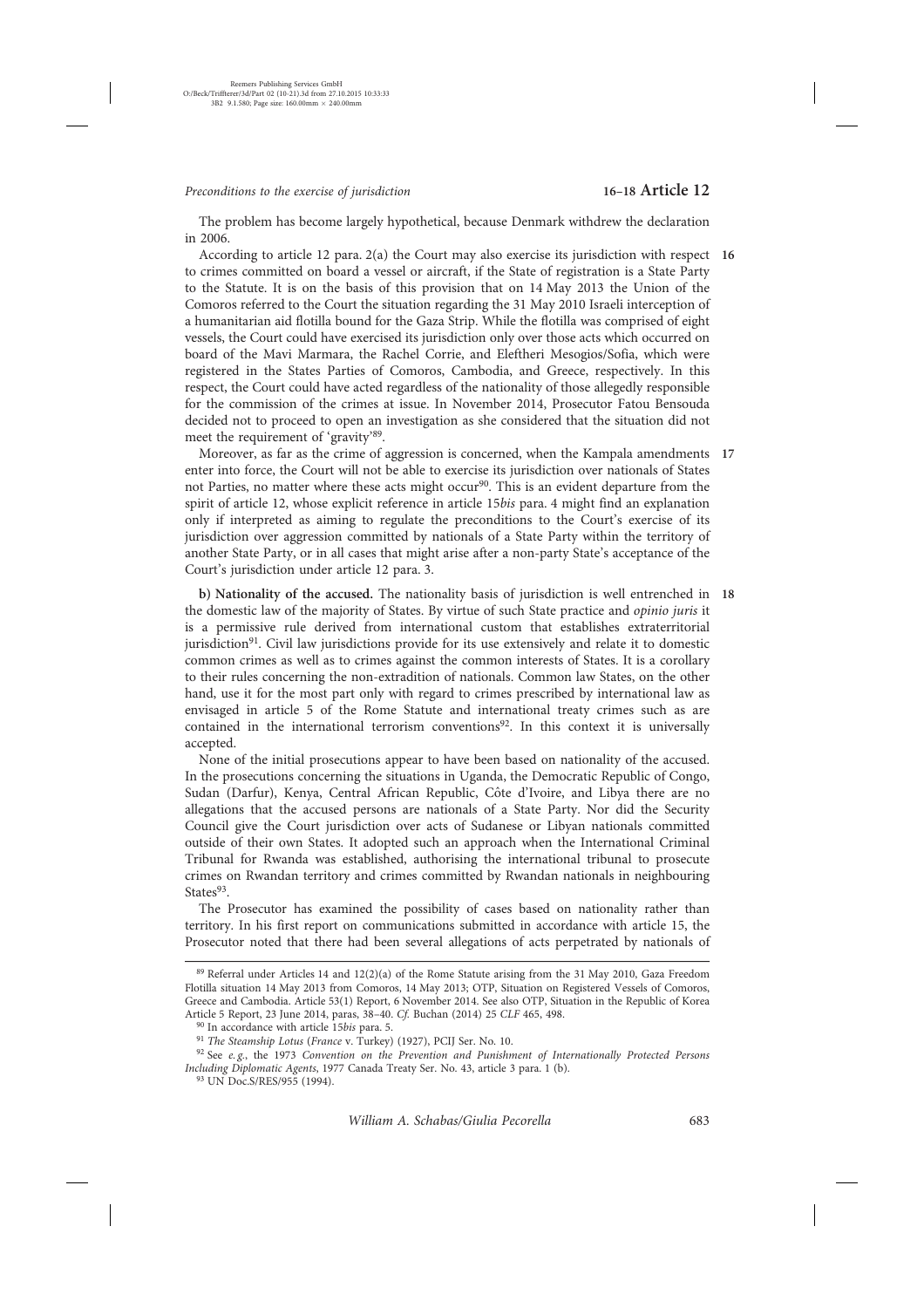### Article 12 19-20 Part 2. Jurisdiction, Admissibility and Applicable Law

coalition forces during the invasion of Iraq, in 200394. Iraq is not at present a State Party to the Rome Statute. He pursued this in more depth in his second report, in February 2006, and especially in the statement concerning Iraq-related prosecutions. There he indicated that inquiries had been made concerning nationals of States Parties with respect to acts perpetrated on the territory of Iraq95. However, on the same occasion the then Prosecutor Moreno Ocampo announced his decision not to seek an authorization to initiate an investigation in relation to the Iraqi situation as the 'gravity' requirement appeared not to be met. On 13 May 2014, Prosecutor Bensouda decided to re-open a preliminary examination of the situation in Iraq. In particular, her office will analyse alleged crimes attributed to the armed forces of the United Kingdom deployed in Iraq between 2003 and 2008<sup>96</sup>. Should the Prosecutor decide to open an investigation, the Court's jurisdiction would then be based on article 12 para.  $2(b)^{97}$ . With respect to the crime of aggression, according to article 15bis para. 5 the Court cannot exercise its jurisdiction over those acts committed by nationals of States Parties within the territory of a State not Party to the Statute. Therefore, the jurisdictional regime envisaged for the crime of aggression significantly departs from that of article 12 para. 2(b).

An exception to the general principle of jurisdiction over nationals is explicitly set out in the Rome Statute with respect to persons under the age of eighteen at the time of the offence<sup>98</sup>.

#### III. Paragraph 3: Acceptance by non-States Parties

- 19 In addition to the territorial and personal jurisdiction that results from ratification of the Statute with respect to a State Party, article 12 para. 3 also contemplates the possibility of a non-party State accepting the jurisdiction of the Court on an ad hoc basis. The provision requires such a State to lodge a declaration with the Registrar by which it accepts the exercise of jurisdiction by the Court 'with respect to the crime in question'. The Statute describes such a State as an 'accepting State'. The final sentence in article 12 para. 3 says that '[t]he accepting State shall cooperate with the Court without any delay or exception in accordance with Part 9'. However, there does not seem to be any consequence should an accepting State fail to cooperate as required<sup>99</sup>.
- 20 Article 12 para. 3 is the residue of a provision in the 1994 ICL Draft Statute by which State consent was contemplated on a case-by-case basis. Article 12 para. 3 allows the Court to exercise jurisdiction if a non-party State makes a declaration 'with respect to the crime in question' committed on its territory or by one of its nationals. The reference to 'crime' rather than 'situation' might have implied that this is not analogous to a referral by a State Party or by the Security Council.100 The text of article 12 para. 3 could indeed seem ambiguous in this respect. Does this refer to one of the crimes listed in article 5? In other words, are non-party States to make declarations accepting the jurisdiction of the Court with respect to one or more of genocide, crimes against humanity, war crimes, and aggression? Or is the provision to mean the acceptance of jurisdiction with respect to a specific incident or situation<sup>101</sup>?

<sup>94 &#</sup>x27;Communications Received by the office of the Prosecutor of the ICC', 16 July 2003, 2.

<sup>95 &#</sup>x27;Letter of Prosecutor dated 9 February 2006' (Iraq).

<sup>96</sup> OTP, Prosecutor of the International Criminal Court, Fatou Bensouda, re-opens the preliminary examination of the situation in Iraq, 13 May 2014.

<sup>97</sup> See OTP, Report on Preliminary Examination Activities 2014, 6 December 2014, paras. 44-45.

<sup>98</sup> Article 26.

<sup>99</sup> On article 12 para. 3, see: Stahn *at al.* (2005) 99 AJIL 421; Freeland (2006) 75 NordicJIL 211; Stahn (2006) 75 JIL 243. See also, e.g., Prosecutor v. Simone Gbagbo, ICC-02/11-01/12-47-Red, Decision on Côte d'Ivoire's challenge to the admissibility of the case against Simone Gbagbo, Pre-Trial Chamber I, 11 December 2014, on the occasion of which Pre-Trial Chamber I merely reminded Côte d'Ivoire of its obligation to surrender Simone Gbagbo to the Court.

Scheffer (2004) 2 JICJ 26.

<sup>&</sup>lt;sup>101</sup> Kaul, in: Cassese at al. (eds), The Rome Statute of The International Criminal Court: A Commentary (2002) 583, 616. Also: Bassiouni, (1999)32 CornellILJ 443, 453–454; Bassiouni, The Legislative History of the International Criminal Court: Introduction, Analysis and Integrated Text (2005) 84–85.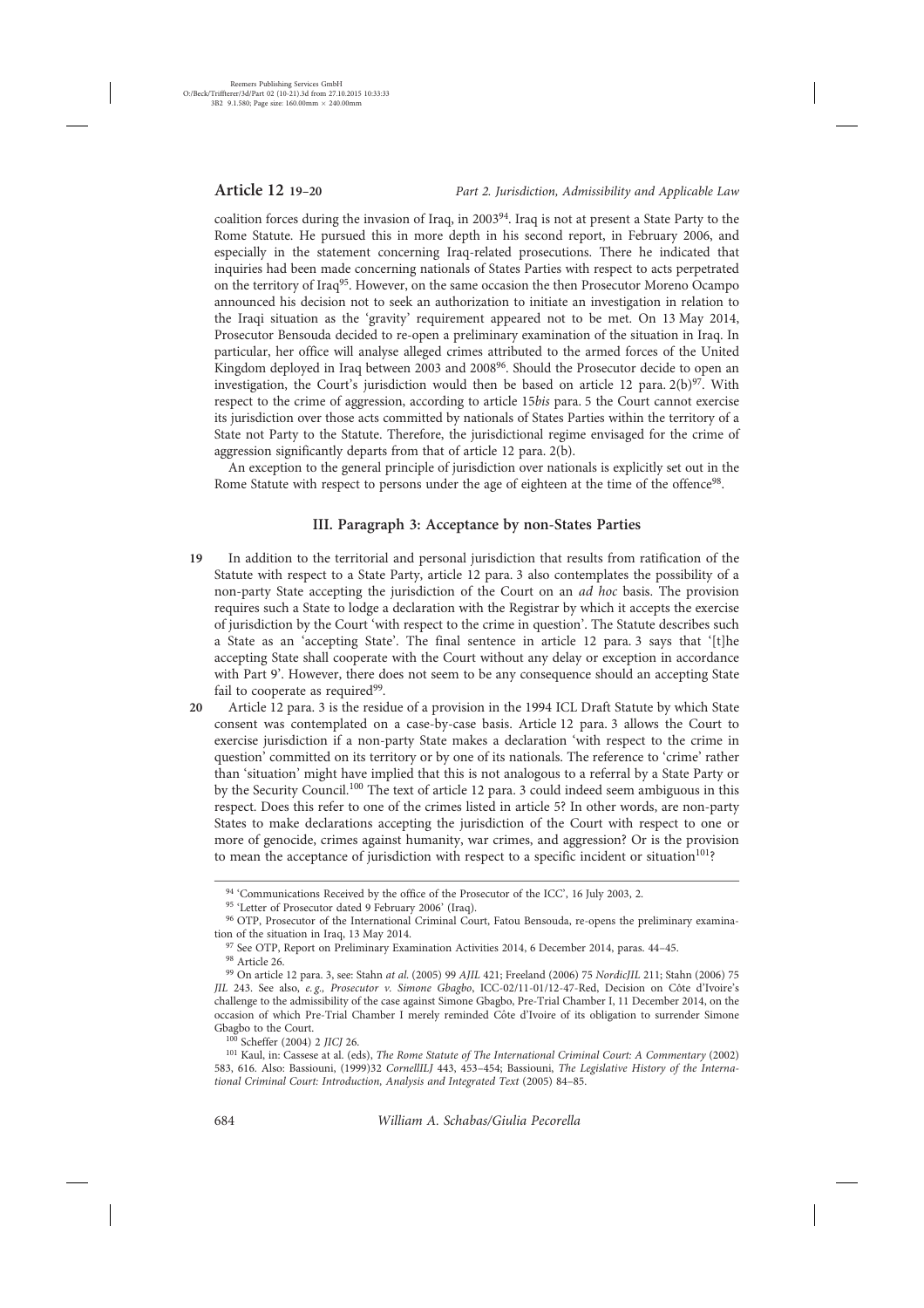### Preconditions to the exercise of jurisdiction 20 Article 12

To prevent abusive and one-sided use of article 12 para. 3 the ASP has modified its application somewhat. Rule 44 of the Rules of Procedure and Evidence states: Declaration provided for in article 12 para. 3

- 1. 'The Registrar, at the request of the Prosecutor, may inquire of a State that is not a Party to the Statute or that has become a Party to the Statute after its entry into force, on a confidential basis, whether it intends to make the declaration provided for in article 12, paragraph 3.
- 2. When a State lodges, or declares to the Registrar its intent to lodge, a declaration with the Registrar pursuant to article 12, paragraph 3, or when the Registrar acts pursuant to sub-rule 1, the Registrar shall inform the State concerned that the declaration under article 12, paragraph 3, has as a consequence the acceptance of jurisdiction with respect to the crimes referred to in article 5 of relevance to the situation and the provisions of Part 9, and any rules thereunder concerning States Parties, shall apply.'

The provision in the Rules was promoted by the Americans in an attempt to 'fix' what they considered to be perverse consequences of article 12 para. 3<sup>102</sup>. The United States argued that article 12 para. 3 would allow a Saddam Hussein to invoke the jurisdiction of the Court for crimes committed by the United States in Iraq, and yet prevent it from doing the same with atrocities committed by the regime against the people of the country<sup>103</sup>. The Rule means such a one-sided manipulation of the jurisdiction is impossible. Some supporters of the American position have taken the view that reciprocity flows automatically from the logic of a 'sensible reading' of article 12 para. 3 in any event, and that there is no need for a rule to clarify things<sup>104</sup>. Others have claimed that even with the rule 44, the problem persists. According to Jack Goldsmith,

'[t]his vague provision does not, as many have stated, guarantee that Article 12(3) parties will consent to jurisdiction for all crimes related to the consent. But even if it did, the Iraqs of the world could consent under Article 12(3) and simply not show up. Rule 44(3) improves the anomaly of Article 12(3), but does not fix it<sup>'105</sup>.

### In any case, the Trial Chamber has noted that

'while States may choose to consent or not to the jurisdiction of the Court through declarations provided for in article 12(3) of the Statute, the scope of such declarations is predetermined by the ICC legal framework. Most notably rule 44 of the Rules explicitly limits the discretion of States in framing the situation that may be investigated by the Court. This rule mandates the Registrar to remind accepting States that "the declaration under article 12, paragraph 3, has as a consequence the acceptance of jurisdiction with respect to the crimes referred to in article 5 of relevance to the situation and the provisions of Part 9, and any rules thereunder concerning States Parties, shall apply" (emphasis added). Rule 44 of the Rules was adopted in order to ensure that States that chose to stay out of the treaty could not use the Court "opportunistically". Indeed, there were concerns that the wording of article 12(3) of the Statute, and specifically the reference to the acceptance of jurisdiction "with respect to the crime in question", would allow the Court to be used as a political tool by States not party to the Statute who could selectively accept the exercise of jurisdiction in respect of certain crimes or certain parties to a conflict' 106.

Therefore, the Court has made it clear that when States lodge a declaration under para. 3 they cannot give the Court jurisdiction over certain crimes only107; rather, with regard to a precise 'situation', they may expressly stipulate in this sense, but always acting in compliance

<sup>107</sup> As for the crime of aggression, it is still unclear how article 12 para. 3 could reconcile with article 15bis para. 4 and the possibility of opting out. See Stahn (2010) 23 LeidenJIL 875, 880.

<sup>102</sup> Scheffer (1999) 93 AJIL 17, 18–20.

<sup>103</sup> Scheffer (2001) MilLRev 167 1, 8.

<sup>104</sup> Wedgwood (1999) 32 CornellILJ 535, 541 (1999).

<sup>105</sup> Goldsmith (2003) 70 UChicagoLRev 89, fn. 11.

<sup>106</sup> Prosecutor v. Laurent Koudou Gbagbo, No. ICC-02/11-01/11-212, Decision on the 'Corrigendum of the challenge to the jurisdiction of the International Criminal Court on the basis of articles 12(3), 19(2), 21(3), 55 and 59 of the Rome Statute filed by the Defence for President Gbagbo (ICC-02/11-01/11-129)', Pre-Trial Chamber I, 15 August 2012, para. 59. See: Kaul, in: Cassese at al. (eds), The Rome Statute of The International Criminal Court: A Commentary (2002) 583, 616. Also: Bassiouni, (1999) 32 CornellILJ 443, 453–454; Bassiouni, The Legislative History of the International Criminal Court: Introduction, Analysis and Integrated Text (2005) 84–85.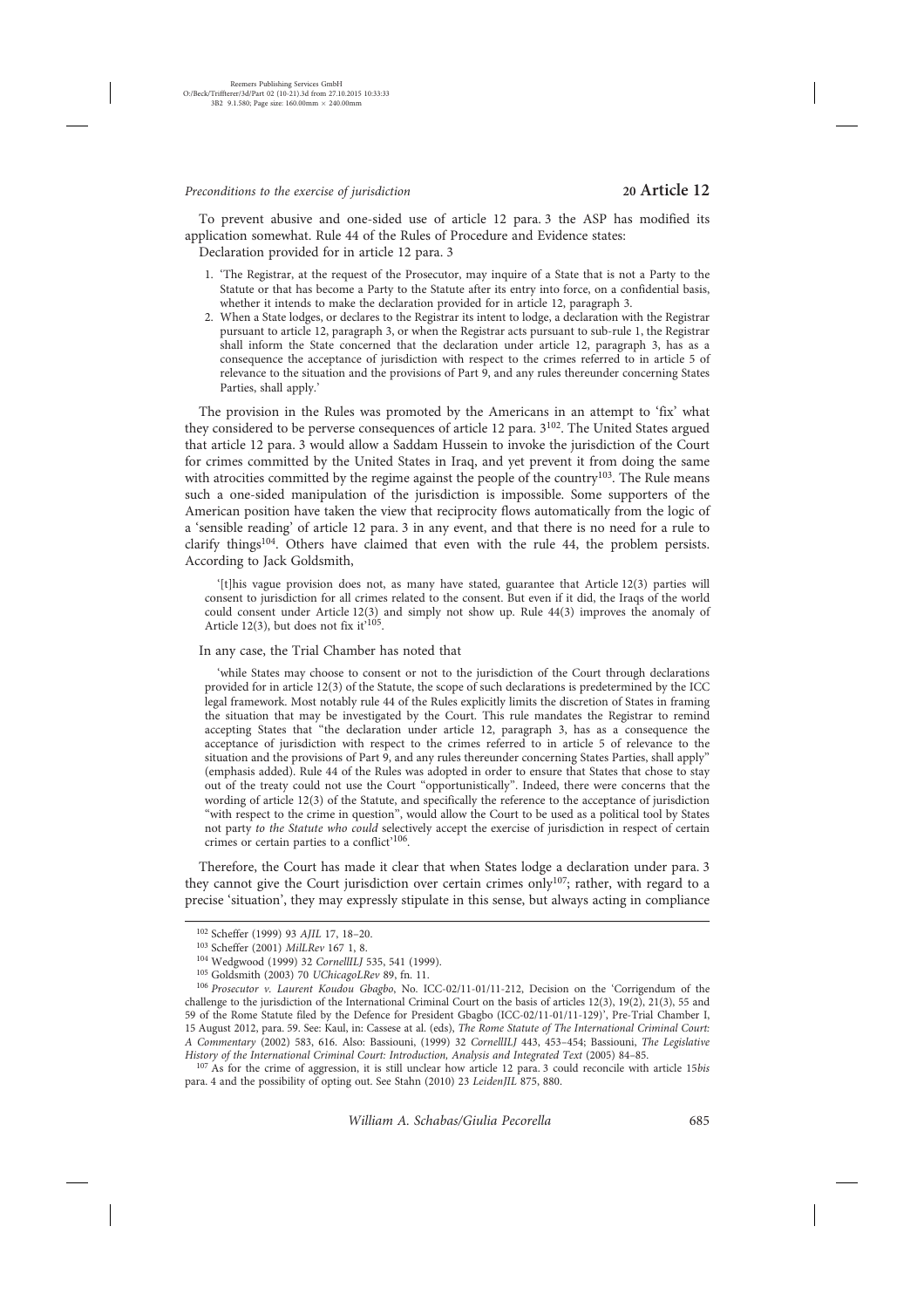Article 12 21 **Part 2. Jurisdiction, Admissibility and Applicable Law** 

with the legal framework provided by the ICC Statute<sup>108</sup>. Importantly, the Court still needs to investigate the exact content of such a framework109. In this respect, it seems that States' discretion might be limited to the sphere of the jurisdiction *ratione temporis*<sup>110</sup>. In particular, States might indicate a starting date or a specific situation for the entire duration of which the Court would have jurisdiction. Even in such cases, however, '[t]he relevant timeframe of the investigation, if authorised, will be determined by the Chamber on the basis of the Prosecutor's Request and the supporting materials, as well as the victims' representations under Article 15 of the Statute<sup>111</sup>.

Moreover, it should be recalled that a declaration under article 12 para. 3 does not trigger the exercise of jurisdiction, and the Prosecutor is under no obligation with respect to article 53 of the Statute should he or she decide not to proceed<sup>112</sup>. Indeed, '[u]pon receipt of a referral or a declaration pursuant to article 12 para. 3, the Office will open a preliminary examination of the situation at hand. However, it should not be assumed that a referral or an article 12 para. 3 declaration will automatically lead to the opening of an investigation<sup>'113</sup>.

21 Declarations under article 12 para. 3 have been lodged on behalf of Côte d'Ivoire, Uganda, Palestine, Egypt, and Ukraine. Côte d'Ivoire signed the Rome Statute on 30 November 1998, but it only ratified it in February 2013. However, on 11 October 2011 Pre-Trial Chamber III authorised the Prosecutor to initiate an investigation with regard to the crimes allegedly committed in conjunction with the elections that took place in November 2010. The jurisdictional basis for such an investigation is a declaration that Côte d'Ivoire lodged on 18 April 2003114. Subsequently, Pre-Trial Chamber III broadened the period covered by the investigation, which at first had 28 November 2010 as its starting date, and extended it to those facts that have been unfolding since 19 September 2002, that is, the date indicated in the 2003 declaration<sup>115</sup>. This suggests that declarations lodged under article 12 para. 3 may have both a retroactive and a prospective application<sup>116</sup>. The possibility for a declaration to backdate the Court's jurisdiction with respect to the accepting State seems to find confirma-

<sup>112</sup> Prosecutor v. Laurent Koudou Gbagbo, note 108, para. 57. See also OTP, Policy Paper on Preliminary Examinations, November 2013, fn. 25; Müller (2010) 8 *JICJ* 1267, 1278.

<sup>113</sup> OTP, Policy Paper on Preliminary Examinations, November 2013, para. 76.

<sup>114</sup> Republic of Côte d'Ivoire, Declaration Accepting the Jurisdiction of the International Criminal Court, 18 April 2003. See Situation in the Republic of Côte D'Ivoire, No. ICC-02/11-14, Decision Pursuant to Article 15 of the Rome Statute on the Authorisation of an Investigation into the Situation in the Republic of Côte d'Ivoire, Pre-Trial Chamber III, 3 October 2011, para. 15.Note that subsequent to the 2003 declaration, Côte d'Ivoire submitted two letters, in 2010 and 2011. However, both Pre-Trial Chamber I and Appeals Chamber II have made it clear that the Court's jurisdiction is only determined by the first document. See Prosecutor v. Laurent Koudou Gbagbo, note 108, para. 66; Prosecutor V. Laurent Koudou Gbagbo, ICC-02/11-01/11-321, Judgment on the appeal of Mr Laurent Koudou Gbagbo against the decision of Pre-Trial Chamber I on jurisdiction and stay of the proceedings, Appeals Chamber II, 12 December 2012, para. 92. Compare with e. g. Prosecutor v. Laurent Koudou Gbagbo, No. ICC-02/11-01/11-9-Red, Public redacted version of 'Decision on the Prosecutor's Application Pursuant to Article 58 for a warrant of arrest against Laurent Koudou Gbagbo', Pre-Trial Chamber III, 30 November 2011, para. 12.

<sup>115</sup> Situation in the Republic of Côte D'Ivoire, No. ICC-02/11-36, Decision on the 'Prosecution's provision of further information regarding potentially relevant crimes committed between 2002 and 2010', Pre-Trial Chamber III, 22 February 2012, para. 37. See Republic of Côte d'Ivoire, Declaration Accepting the Jurisdiction of the International Criminal Court, 18 April 2003. Compare with Situation in the Republic of Côte D'Ivoire, note 111, para. 212.

<sup>116</sup> See Zimmermann (2013)11 JICJ 303, 311.

<sup>108</sup> See Prosecutor v. Laurent Koudou Gbagbo, No. ICC-02/11-01/11-321, Judgment on the appeal of Mr Laurent Koudou Gbagbo against the decision of Pre-Trial Chamber I on jurisdiction and stay of the proceedings, Appeals Chamber II, 12 December 2012, para. 84.

<sup>&</sup>lt;sup>19</sup> Ibid., fn 152.

<sup>110</sup> As for the jurisdiction ratione materiae, see Prosecutor v. Laurent Koudou Gbagbo, note 108, para. 59. Moreover, it is likely that the Court will deem contrary to the spirit of rule 44 any limitations to both the jurisdictions ratione perasonae and ratione loci. Compare with Williams and Schabas in the Second edition of this Commentary (2007) 559.

<sup>111</sup> Situation in the Republic of Cote D'Ivoire, No. ICC-02/11-14-Corr, Corrigendum to 'Decision Pursuant to Article 15 of the Rome Statute on the Authorisation of an Investigation into the Situation in the Republic of Côte d'Ivoire', Pre-Trial Chamber III, 15 November 2011, para. 15.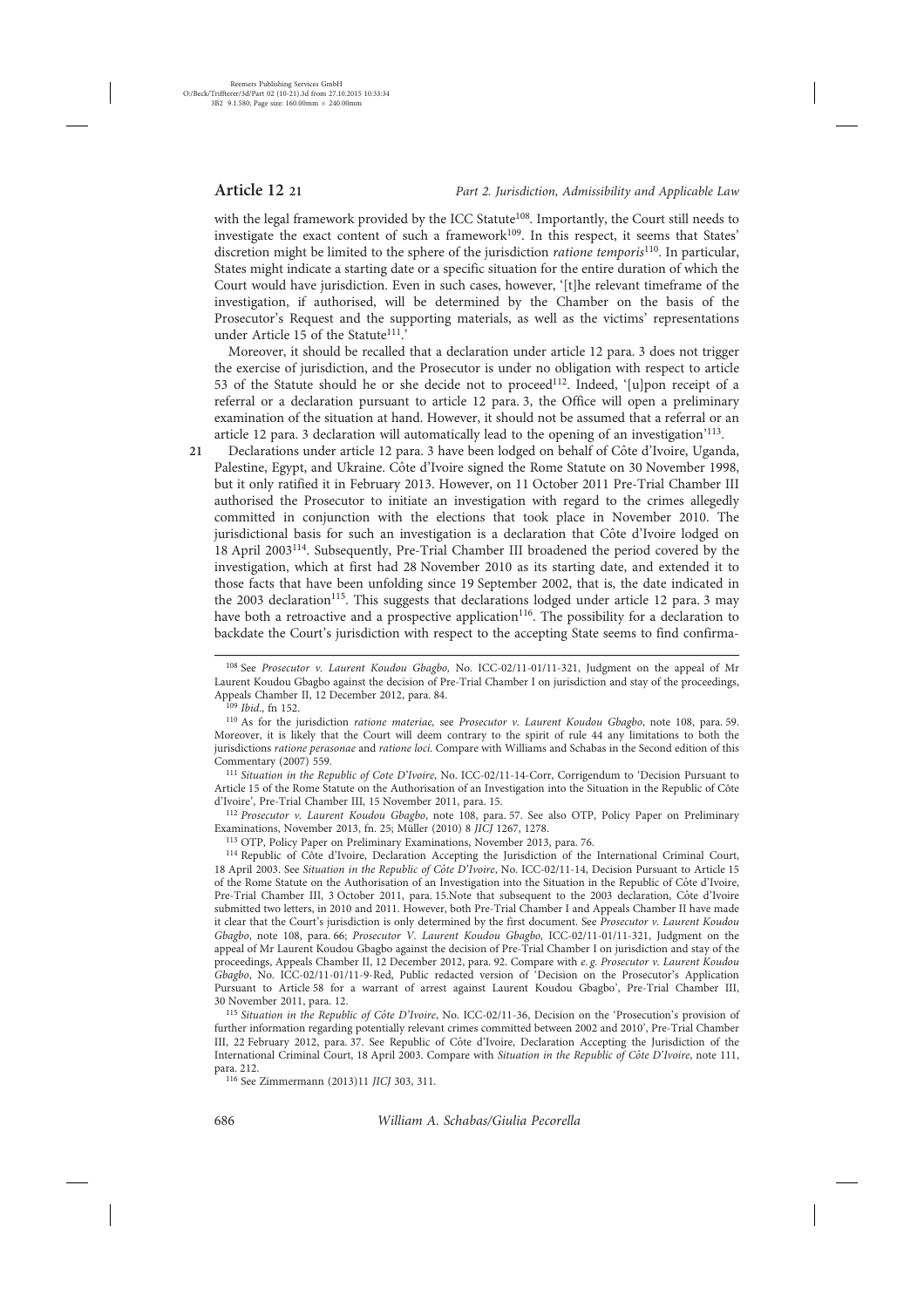### Preconditions to the exercise of jurisdiction 21 Article 12

tion in the travaux préparatoires and in the declaration lodged with the Registrar by Uganda117. In support of his application for arrest warrants of leaders of the Lord's Resistance Army, the Prosecutor included a 'Declaration on Temporal Jurisdiction', dated 27 February 2004, whereby the Republic of Uganda accepted the exercise of the Court's jurisdiction for crimes committed following the entry into force of the Statute on 1 July 2002. Because Uganda ratified the Rome Statute on 14 June 2002, it only entered into force with respect to Uganda on 1 September 2002, two months after the entry into force of the Statute itself. As indicated by the Prosecutor in a letter to the President of the Court, article 12 para. 3 was indeed the authority for Uganda's 'Declaration of Temporal Jurisdiction'<sup>118</sup>. Thus, both a State Party and a non-party State can, no matter when a declaration under article 12 para. 3 is lodged, backdate the Court's jurisdiction in its regard to any date after 1 July 2002. Then, it would be up to the Court to judge whether such an extension would be compatible with 'the ICC legal framework'<sup>119</sup>. In this respect, it seems that the Court is likely to uphold a backdated jurisdiction regarding a single, ongoing situation of crisis<sup>120</sup>. These considerations maybe relevant to the debate related to the declaration lodged on 23 January 2009 by Ali Khashan, acting as Minister of Justice of the Government of Palestine. Through such a declaration the Palestinian Authority accepted the Court's jurisdiction for 'acts committed on the territory of Palestine since 1 July 2002'. Following a preliminary examination, on 3 April 2012 the Office of the Prosecutor issued a decision according to which:

'The Office could in the future consider allegations of crimes committed in Palestine, should competent organs of the United Nations or eventually the Assembly of States Parties resolve the legal issue relevant to an assessment of article 12 or should the Security Council, in accordance with article 13(b), make a referral providing jurisdiction' 121.

#### Indeed,

'In interpreting and applying article 12 of the Rome Statute, the Office has assessed that it is for the relevant bodies at the United Nations or the Assembly of States Parties to make the legal determination whether Palestine qualifies as a State for the purpose of acceding to the Rome Statute and thereby enabling the exercise of jurisdiction by the Court under article 12(1). The Rome Statute provides no authority for the Office of the Prosecutor to adopt a method to define the term "State" under article 12(3) which would be at variance with that established for the purpose of article  $12(1)^{122}$ .

Subsequently, on 29 November 2012 the General Assembly of the United Nations accorded Palestine the status of 'non-member observer State' 123. Also, on 8 December 2014 for the very first time, Palestine was invited to participate in the ASP as an observer State<sup>124</sup>. On 1 January 2015 Mahmoud Abbas, President of the State of Palestine, lodged a declaration under article 12 para. 3 with the Registrar, whereby accepting the Court's jurisdiction over the crimes allegedly committed within the occupied Palestinian territory, including East Jerusalem, since 13 June 2014125. According to such a declaration, this is 'without prejudice to any other declaration the State of Palestine may decide to lodge in the future'. The following day, Palestine also transmitted to the United Nations documents relating to its

ICC, ICC-CPI-20150105-PR1080, Palestine declares acceptance of ICC jurisdiction since 13 June 2014, 5 January 2015; ASP, ICC-ASP-20150107-PR1082, The State of Palestine accedes to the Rome Statute, 7 January 2015.

<sup>117</sup> Wills (2014)12 JICJ 407, 415.

<sup>118</sup> The Prosecutor, Luis Moreno Ocampo, Letter to the President of the International Criminal Court, 17 June 2004, ICC-01/04-1.

<sup>&</sup>lt;sup>119</sup> See Prosecutor v. Laurent Koudou Gbagbo, note 108, para. 59.

<sup>120</sup> Ibid., para. 63.

<sup>&</sup>lt;sup>121</sup> OTP, Decision on the Situation in Palestine, 3 April 2012, para. 8.

<sup>&</sup>lt;sup>122</sup> OTP, Decision on the Situation in Palestine, 3 April 2012, para. 6.

<sup>123</sup> UN Doc. A/RES/67/19 (29 November 2012).

<sup>&</sup>lt;sup>124</sup> See e.g. Sengupta (8 December 2014) NYTimes <http://www.nytimes.com/2014/12/09/world/middleeast/ palestinians-become-observers-at-meeting-on-international-criminal-court.html> accessed 13 December 2014. <sup>125</sup> Palestine, Declaration Accepting the Jurisdiction of the International Criminal Court, 31 December 2014;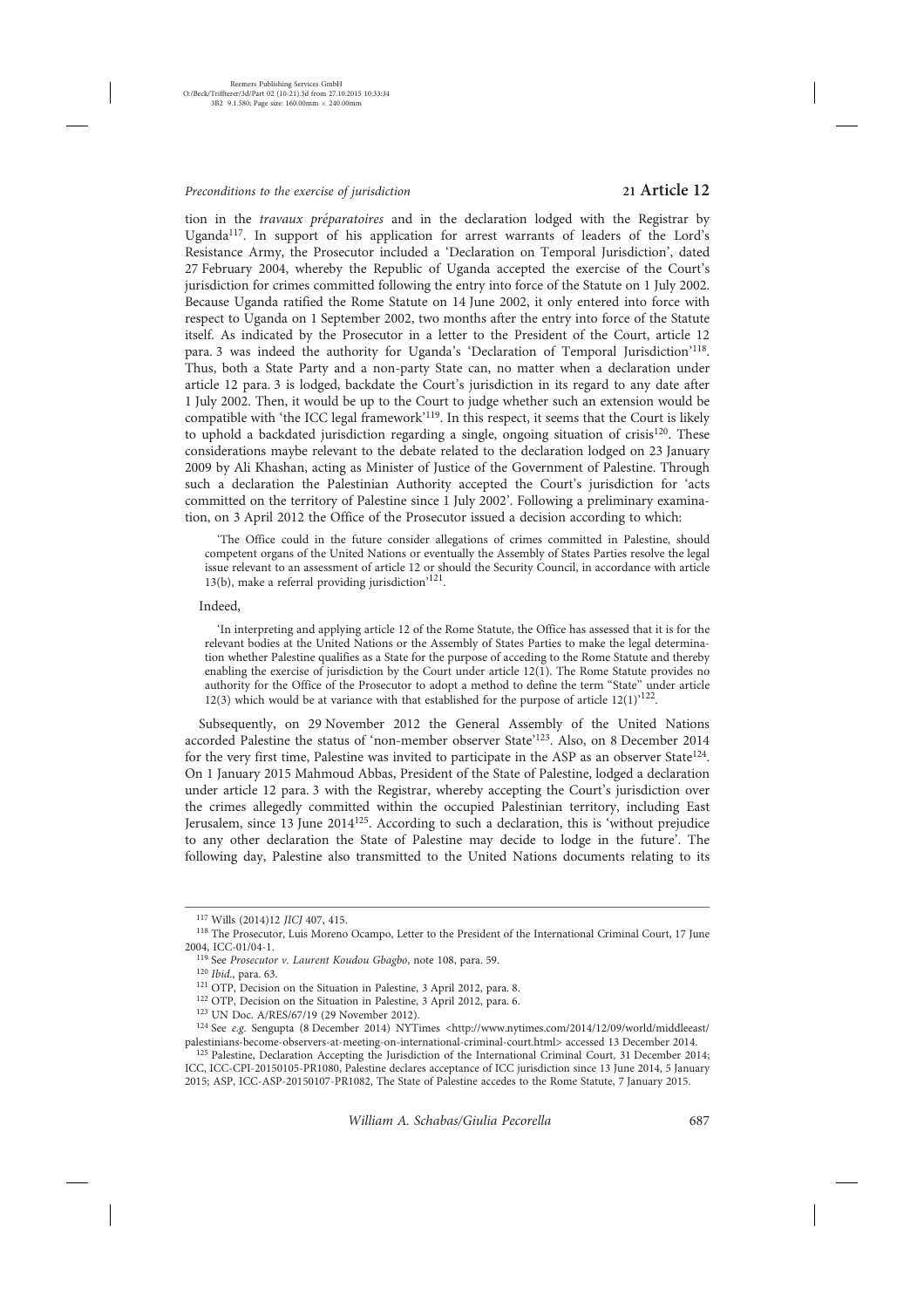Article 12 21 **Part 2. Jurisdiction, Admissibility and Applicable Law** 

accession to the Statute<sup>126</sup>. A few days after the UN Secretary General's acceptance of Palestine's accession to the Statute, on 16 January 2015, the Office of the Prosecutor opened a preliminary examination of the situation in Palestine. Since, in relation to such a state, the Statute was supposed to enter into force only in April 2015, this decision must rely on the declaration lodged pursuant to article 12 para. 3.127

On 13 December 2013, lawyers acting on behalf of the Egyptian Freedom and Justice Party sought to accept the Court's jurisdiction pursuant to article 12 para. 3 with respect to alleged crimes committed on the territory of the State of Egypt from 1 June 2013. However, the Office of the Prosecutor concluded that as a matter of international law the applicants lacked the locus standi to accept the Court's jurisdiction on behalf of Egypt as they were not in possession of 'full powers'. By applying the legal test of 'effective control,' the Office of the Prosecutor concluded that the head of the Freedom and Justice Party, Dr Morsi, had no longer the legal capacity to incur new international legal obligations on behalf of the State of Egypt. Therefore, on 25 April 2014 the Registrar communicated to the applicants the Prosecutor's decision to disregard the declaration<sup>128</sup>.

Following a declaration lodged with the Registrar on 9 April 2014 by the then acting President of Ukraine, Oleksandr Turchynov<sup>129</sup>, the Office of the Prosecutor announced the initiation of a preliminary examination concerning Ukraine. The declaration in question, which refers expressis verbis to a Parliamentary act (i. e., the Declaration of Verkhovna Rada of Ukraine), accepts the Court's jurisdiction over alleged crimes committed within Ukraine's territory from 21 November 2013 to 22 February 2014. As for the compatibility of the Declaration of Verkhovna Rada of Ukraine with the 'legal framework of the Statute', a number of issues might need to be taken into consideration. In particular, such an act makes reference to a specific category of crimes (crimes against humanity), limits the Court's jurisdiction over those senior officials who were at office at the relevant time and, most importantly, indicates the names of Yanukovych Viktor Fedorovych, ex President of Ukraine, Pshonka Viktor Pavlovych, ex Prosecutor-General of Ukraine, and Zakharchenko Vitalii Yuriiovych, ex Minister of Internal Affairs of Ukraine. Thus, apart from providing a limited temporal jurisdiction, it seems that Ukraine has attempted to restrict the Court's ratione materiae and ratione personae jurisdiction. In this respect, should the Prosecutor decide to ask for an authorization to initiate an investigation, he or she might consider that by lodging such a declaration Ukraine has agreed to comply with the relevant provisions of the Statute, such as article 5. Indeed, the Prosecutor has already deemed that he is not bound by the wording of a State referral when it is contrary to the principles of the Statute<sup>130</sup>; therefore, there is no reason to believe that he or she would act in a different way in case of a proprio motu investigation following a declaration under article 12 para. 3. Rather, it is likely that the Prosecutor will treat this as a mere tool through which a State not Party has conferred jurisdiction to the Court over a 'situation'.

<sup>126</sup> ICC, ICC-CPI-20150105-PR1080, Palestine declares acceptance of ICC jurisdiction since 13 June 2014, 5 January 2015.

<sup>127</sup> ICC, ICC-OTP-20150116-PR1083, The Prosecutor of the International Criminal Court, Fatou Bensouda, opens a preliminary examination of the situation in Palestine, 16 January 2015.

<sup>&</sup>lt;sup>28</sup> OTP, ICC-OTP-20140508-PR1003, The determination of the Office of the Prosecutor on the communication received in relation to Egypt, 8 May 2014. See also Request Under Regulation 46(3) of the Regulations of the Court, No. ICC-RoC46(3)-01/14-3, Decision on the 'Request for review of the Prosecutor's decision of 23 April 2014 not to open a Preliminary Examination concerning alleged crimes committed in the Arab Republic of Egypt, and the Registrar's Decision of 25 April 2014', Pre-Trial Chamber II, 12 September 2014.<br><sup>129</sup> Ukraine Declessition Assember 2014.

Ukraine, Declaration Accepting the Jurisdiction of the International Criminal Court, 9 April 2014.

<sup>&</sup>lt;sup>130</sup> The Prosecutor, Luis Moreno Ocampo, Letter to the President of the International Criminal Court, 17 June 2004, ICC-01/04–1. Note: Prosecutor v. Calliste Mbarushimana, ICC-01/04-01/10-451, Decision on the 'Defence Challenge to the Jurisdiction of the Court', Pre-Trial Chamber I, 26 October 2011, ft 41.